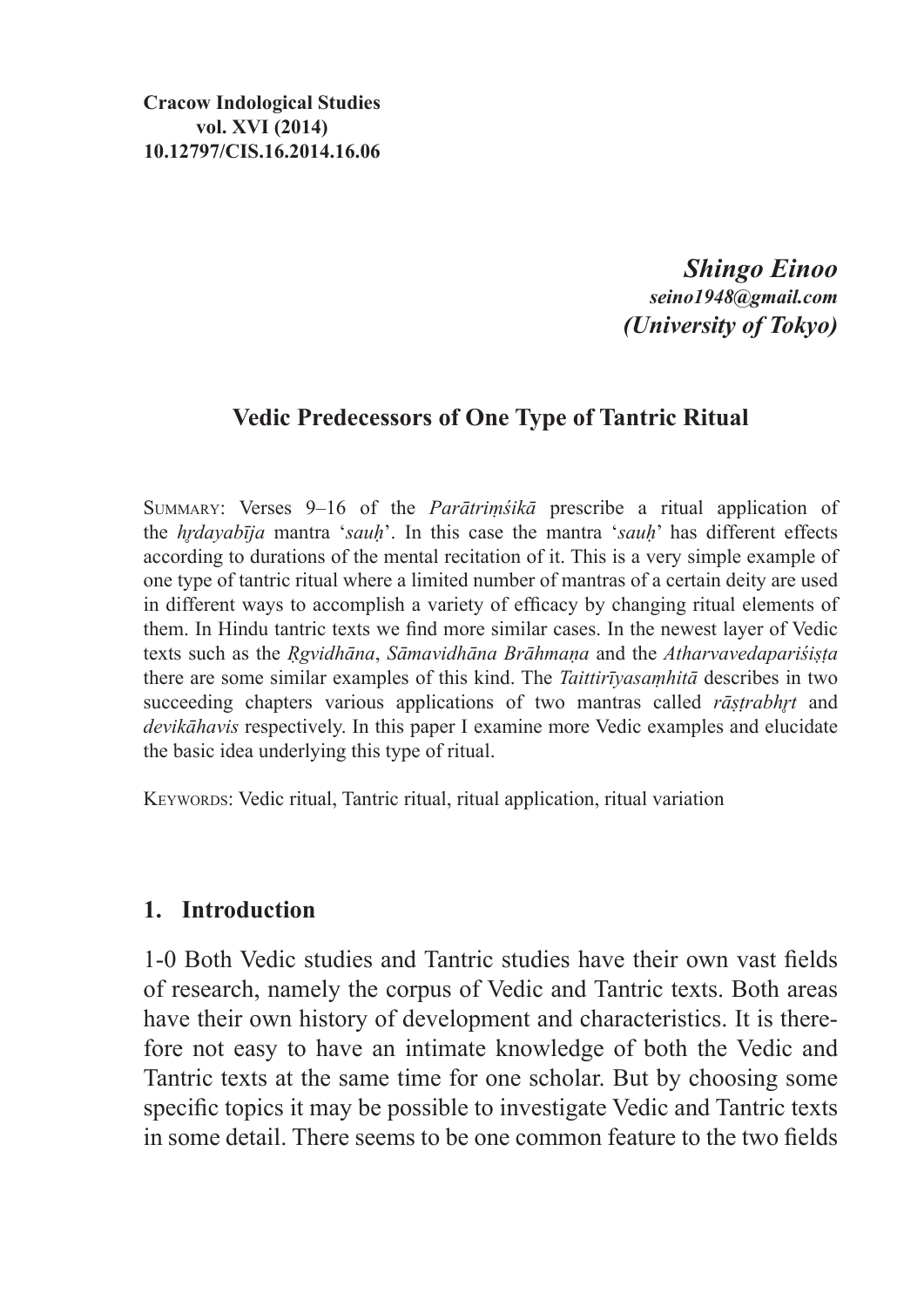of research: each of the Vedic and Tantric textual corpuses developed a complicated ritual system, although the two groups of rituals have quite different characteristics and look different from the outside. But there are some common features, indeed. In this paper I will try to show that one of the common features may be the belief in the power that the performers themselves have with regard to the ritual elements such as mantras or some ritual acts and utensils.

# 1-1 Ritual applications of the *hr̥dayabīja* mantra of Bhairava '*sauḥ*'

The starting point for the investigation of a common feature of the Vedic and Tantric rituals is one type of Tantric ritual that I observed in verses 9–16 of the *Parātriṃśikā* (Muller-Ortega 2002: 227). They prescribe ritual applications of the *hrdayabīja* mantra '*sauh*' as follows: verse 9 defines the mantra, verse 10 determines those who are eligible to recite it, verse 11 describes the attraction of many mantras and *mudrā*s by pronouncing *sauḥ*, 12–13a says that one who mentally recites it for a *muhūrta* or forty-eight minutes can tell about past and future things, 13bd–14ab explains that one who mentally recites it for one *yāma* or three hours attains the form of the deity one wishes, 14cd adds that one who mentally recites it for two *yāma*s or six hours can walk in the air, and verses 15–16 say that one who mentally recites it for three *yāma*s or nine hours attracts all the *mātr̥*s, *yogeśvarī*s, *vīra*s, *vīreśvara*s and *ḍākinī*s. The mantra '*sauḥ*' thus achieves different effects according to the different lengths of time of the mental recitation of it. This is a simple example of one type of Tantric ritual where a limited number of mantras of a certain deity are used to accomplish a variety of effects by changing its ritual elements. Here in this case a mantra '*sauḥ*' of Bhairava is used and its use shows five kinds of effects by changing the length of time of its mental recitation. The Tantric ritual that I investigate here in this paper is thus a very simple one, namely the various uses of a limited number of mantras of a deity achieved by changing their ritual elements.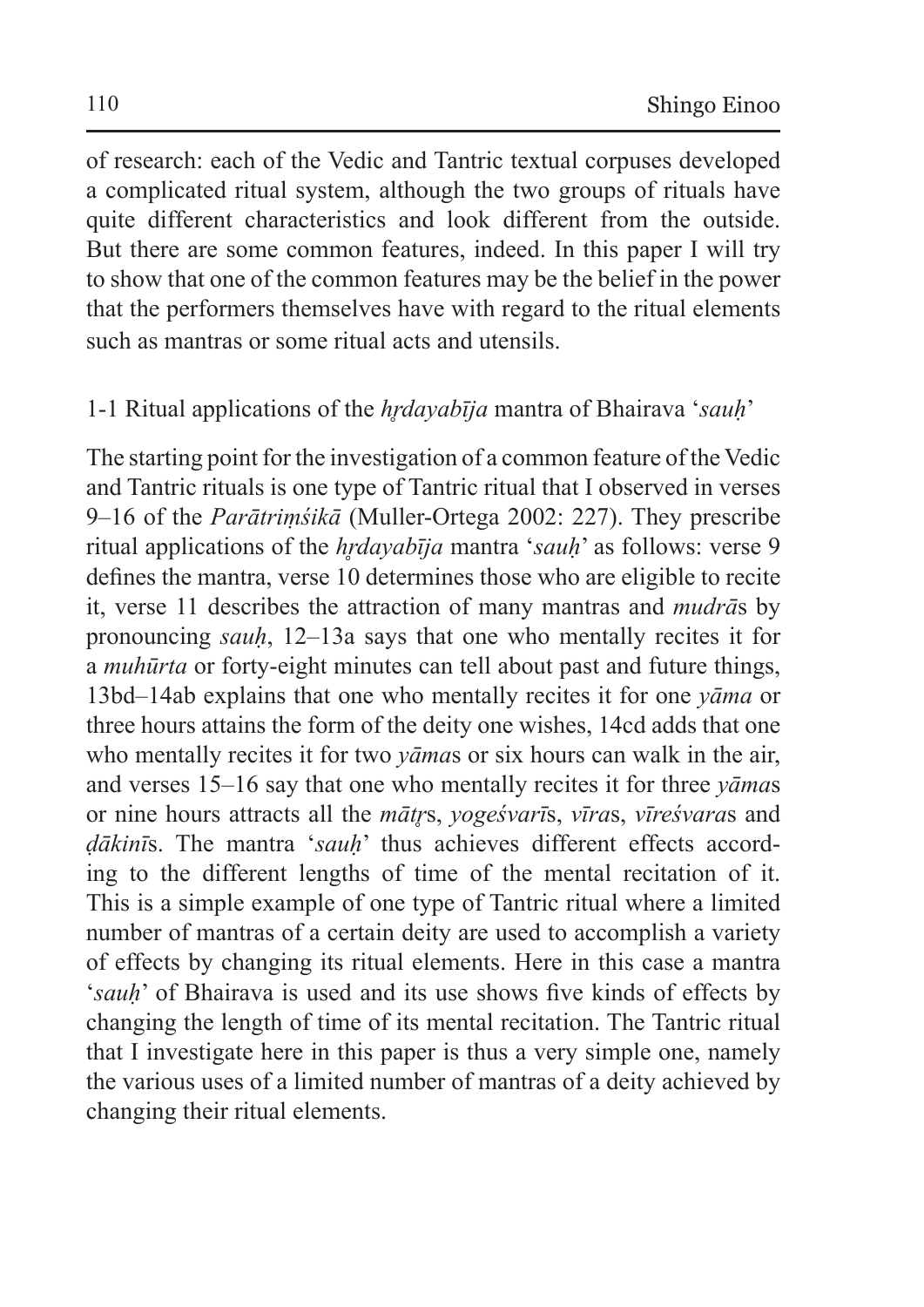#### 1-2 Some examples from Hindu and Buddhist Tantric texts

The *Vīṇāśikhatantra* 151–224 is a collection of ritual applications of the mantras of the main deities of this text, Tumburu and his four sisters: Jayā, Vijayā, Ajitā and Aparājitā. According to this text (verses 58–67) the *bīja* mantras of them are as follows; Tumburu: *kṣaṃ* (or *kṣmaṃ*), Jayā: *jaṃ*, Vijayā: *bhaṃ*, Ajitā: *saṃ*(?), and Aparājitā: *haṃ* (Goudriaan 1985: 33–34).<sup>1</sup> According to the analysis of T. Goudriaan there are twenty-one variations of the ritual applications of these mantras.2 See also *Vīṇāśikhatantra* 264–300 (Goudriaan 1985: 42–43). The *Siddhayogeśvarīmata*, chapters 11–15, 18 and 19, and the *Nityāṣoḍaśikārṇava* 4.17–71 can be regarded as similar collections of the ritual applications of the mantras of deities central to these texts.

The *Amoghapāśakalparāja*, a voluminous Buddhist Tantric text, is a collection of many rites which are performed presumably by using a mantra called *amoghapāśahr̥daya*. According to the *Amoghapāśakalparāja*, folio 4b,5, the *amoghapāśahr̥daya* reads: *oṃ padmahasta mahāmoghapāśa sādhaya samayahr̥dayaṃ cara cara hūṃ*. A good example of the ritual applications of this *amoghapāśahr̥daya* is a short *āhutividhi* in the *Amoghapāśakalparāja*, folio 43b,6–44a,7. As the contents of this *āhutividhi*<sup>3</sup> shows, this section contains 32 kinds of ritual applications of this mantra with different effects.

<sup>&</sup>lt;sup>1</sup> The different  $b\bar{i}ja$  mantras of Tumburu and his four goddesses coming from various sources are given in Goudriaan 1985: 50.

<sup>&</sup>lt;sup>2</sup> For the synopsis of verses 151–224, see Goudriaan 1985: 38–40.

<sup>3</sup> Contents of the*āhutividhi* of the*Amoghapāśakalparāja* 43b,6–44b,7:43b,6– 7 [57,12–15] general remarks: an enumeration of different effects; 43b,7–44a,1 [57,15–26] protection of the house; 44a,1–2 [57,26–58,1] *mahāśānti*; 44a,2 [58,1– 4] subjugation of a king, a minister, a village, a town, etc.; 44a,2 [58,5–6] to obtain a thousand villages;  $44a,2-3$  [58,6-10] to obtain a hundred dinars;  $44a,3$  [58,10-12] to be released from all Vināyakas; 44a, 3–4 [58, 12–16] attracting of a Yaksinī who gives five thousand *rūpaka*s; 44a,4–6 [58,16–26] attracting of a *yakṣakanyā* who becomes a servant of the practitioner; 44a,6–7 {58,26–59,4] to find buried treasure; 44a,7 [59,4–7] subjugation of a king together with all what belongs to him; 44a,7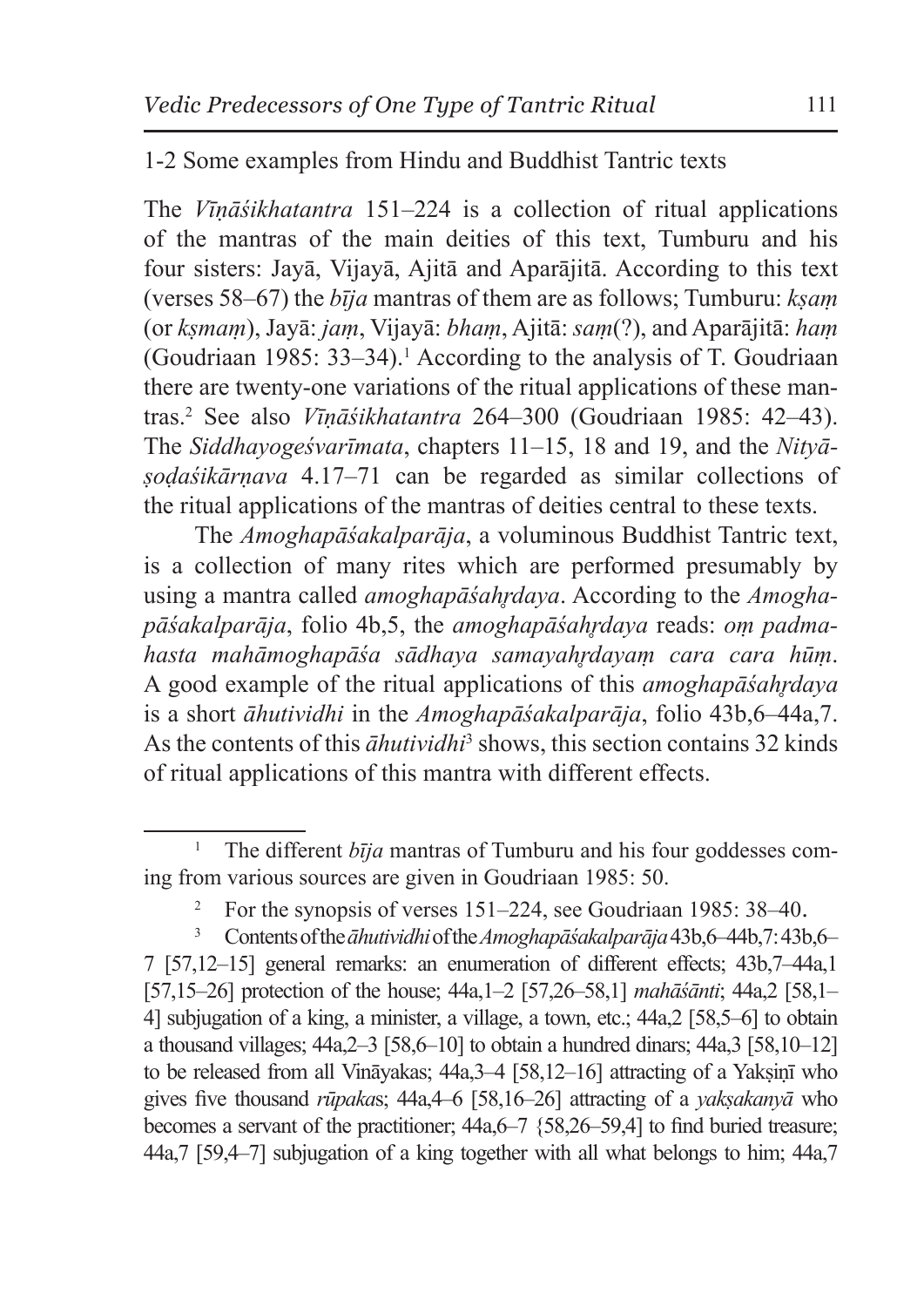## 1-3 Some examples from post-Vedic ritual texts

In the earliest layer of post-Vedic texts there are some similar examples of this kind of ritual. According to *Sāmavidhānabrāhmaṇa* 2.5.6–7, when one sings the *sāman* of *Grāmageyagāna* 16.8.547.1–8 with a knife in one's hand, one can subdue various beings according to the different duration of its singing (Konow 1983: 58–59). *Sāmavidhānabrāhmaṇa* 3.2.7–10 prescribes another use of the melody called *vairūpa*: one can achieve various effects according to the depths into which one enters the river to sing this melody (Konow 1983: 68).

*R̥gvidhāna* 2.25–62 collects a series of rites by using the *gāyatrī* verse, namely rV 3.62.10 (Gonda 1951:40–45, Bhat 1987: 319–324). *R̥gvidhāna* 2.92cd–109 prescribes a number of ritual applications of the hymn of the *śrīsūkta*, namely *R̥gvedakhila* 2.64 (Gonda 951: 50–52, Bhat 1987: 329–332), *R̥gvidhāna* 3.134–230,—those of the hymn of the *puruṣasūkta* (RV 10.90) (Gonda 1951: 87–100, Bhat 1987: 373–388) and finally *R̥gvidhāna* 4.30–42 teaches the different uses of the *R̥gvedakhila* 4.55 (Gonda 1951: 104–106, Bhat 1987: 393–395).

[59,7–9] subjugation of a woman, a man, a boy, and a girl; 44a,7–44b,1 [59,10–13] subjugation of the people of the four *varṇa*s; 44b,1 [59,13–15] to obtain one hundred dinars daily;  $44b.1$  [59,15–17] to obtain a thousand pieces of gold;  $44b.1-2$  [59,17–23] to obtain a great amount of *ratna* from a miraculous *kanyā* who appears from a river; 44b,2–3 [59,23–28] to be released from all *pāpāvaraṇa*s, from all diseases and to destroy all enemies; 44b,3 [60,1–2] *mahāśānti*; 44b,3–4 [60,2–4] for the prosperity; 44b,4 [60,4–5] malevolent rites; 44b,4 [60,6–8] to cause it to rain; 44b,4–5 [60,8–10] to stop too much raining; 44b,5 [60,10] protection of the territory; 44b,5 [60,11–12] to stop wind, cloud and lightning; 44b,5 [60,12] to paralyze the enemy's army; 44b,5  $[60,12-13]$  to destroy the enemy's army;  $44b,5$   $[60,13]$  magical rite with the cave; 44b,5 [60,14] to open all the doors of the cave; 44b,5–6 [60,15–16] attracting of all materials and plants; 44b,6 [60,17–19] attracting of Śakra, Brahmā, Viṣṇu, Maheśvara, etc.; 44b,6 [60,19–21] attracting of the moon and the sun; 44b,6–7 [60,21–25] subjugation of a king together with his queen and his family; 44b,6 [60,25–28] suppression of all kinds of demons.

- <sup>4</sup> For *R̥gvedakhila* 2.6, see Scheftelowitz 1906: 72–75.
- <sup>5</sup> For *R̥gvedakhila* 4.5, see Scheftelowitz 1906: 113–115.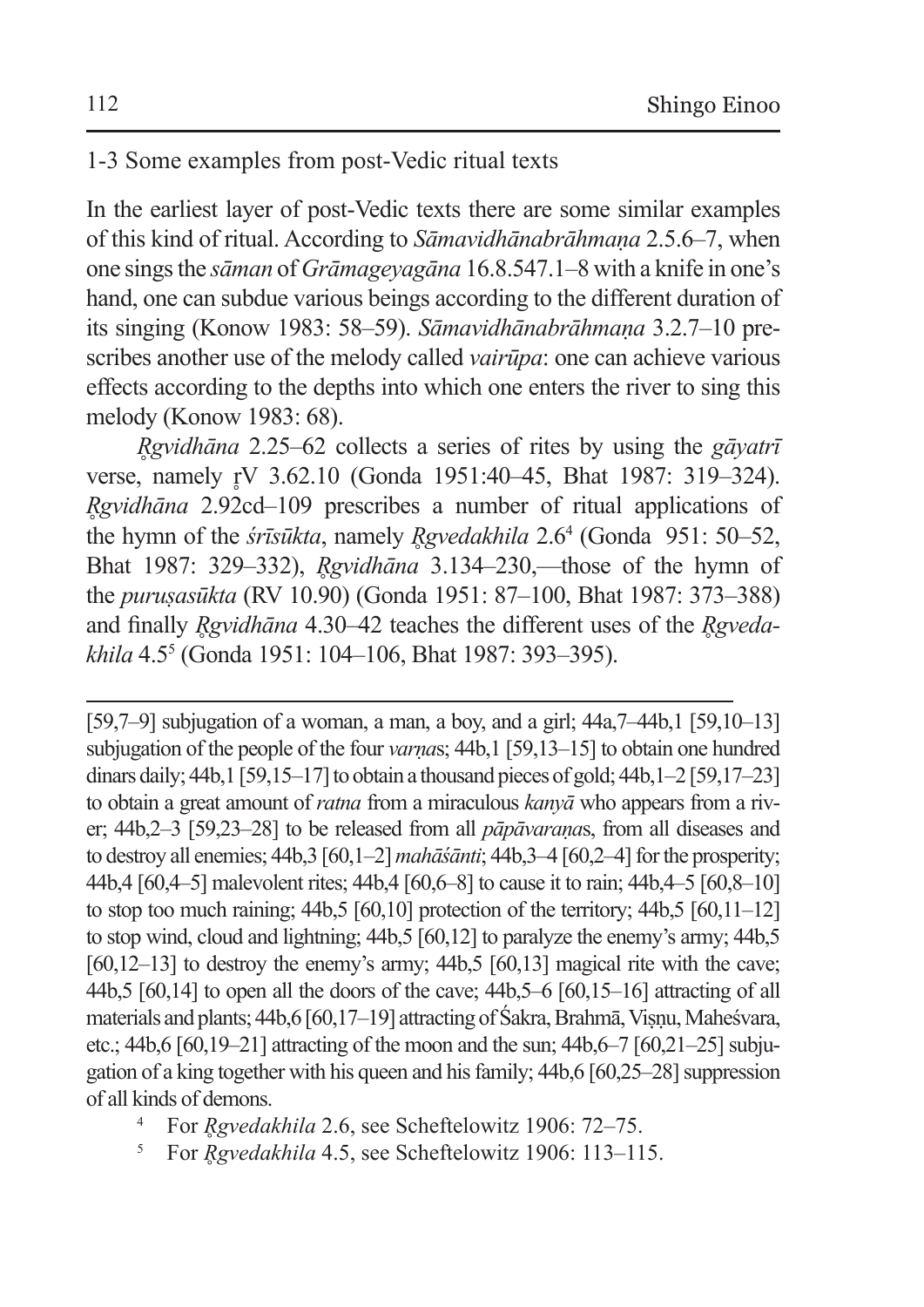The *Atharvavedapariśiṣṭa*, chapter 35, entitled *Āsurīkalpa* and chapter 36, entitled *Ucchuṣmakalpa*, are collections of ritual acts performed by using a limited number of mantras of a deity for various purposes. The *Āsurīkalpa* is a collection of ritual acts performed by using the mantra of Āsurī; *āsurī* is the black mustard and is treated as a female deity. At the beginning of the  $\bar{A}$ *surīkalpa*, namely *Atharvavedapariśista*  $35.1.1-2$ , the mantra of  $\overline{A}$ surī is mentioned.<sup>6</sup> According to the contents made by the editors (Bolling and Negelein 1909: 215), the *Āsurīkalpa*  contains 15 variations of magical practices by using the mantra of Āsurī. In the *Ucchuṣmakalpa* the mantra called *ucchuṣmahr̥daya* or the heart of Ucchuṣma recorded in *Atharvavedapariśiṣṭa* 36.1.12 plays the main part. It reads as follows: *dyuru dyuru dara dara vidāraya vidāraya mili mili namah svāhā* //. As regards the detail of this rite one may see the excellent analysis by Peter Bisschop and Arlo Griffiths (Bisschop and Griffiths 2007).

These are the examples of the Tantric ritual in which a mantra, the length of which varies considerably, the shortest one being the *bījamantra* of Bhairava of one syllable *sauḥ*, the longest one the *sūkta* in *R̥gvedakhila* 4.5 having 40 verses, is used for achieving various effects by changing its ritual elements. Next I examine examples of this type of ritual practices in the Vedic texts.

# **2. The first example from Vedic rituals: the** *rāṣṭrabhr̥t*

### 2-1 The structure of the *rāṣṭrabhr̥t* mantras

The first example from the Vedic texts is the *rāṣṭrabhr̥t*. The *rāṣṭrabhr̥t* is a group of mantras. Itisfound in*Kāṭhaka* (KS) 18.14 [275,1–13], *Kapiṣṭhalakaṭhasaṃhitā* (KapS) 29.3 [150,20–151,10], *Maitrāyaṇīsaṃhitā* (MS)

<sup>6</sup> AVPŚ 35.1.1–2 *oṃ kaṭuke kaṭukapattre subhage āsuri rakte raktavāsase atharvaṇasya duhite aghore aghorakarmakārike* /1/ *amukaṃ hana hana daha daha paca paca matha matha / tāvad daha tāvat paca yāvan me vaśam ānayasi svāhā* /2/) – "*oṃ*, a pungent woman, a woman of a pungent leaf, a happy woman, o Āsurī, a red woman, a woman dressed in red, a daughter of Atharvaṇa, a not terrible woman, a woman who performs not terrible deeds. Kill, kill that one, burn, burn, cook, cook, rob, rob. Aslong as you lead one to my control, so long burn, so long cook, *svāhā.*"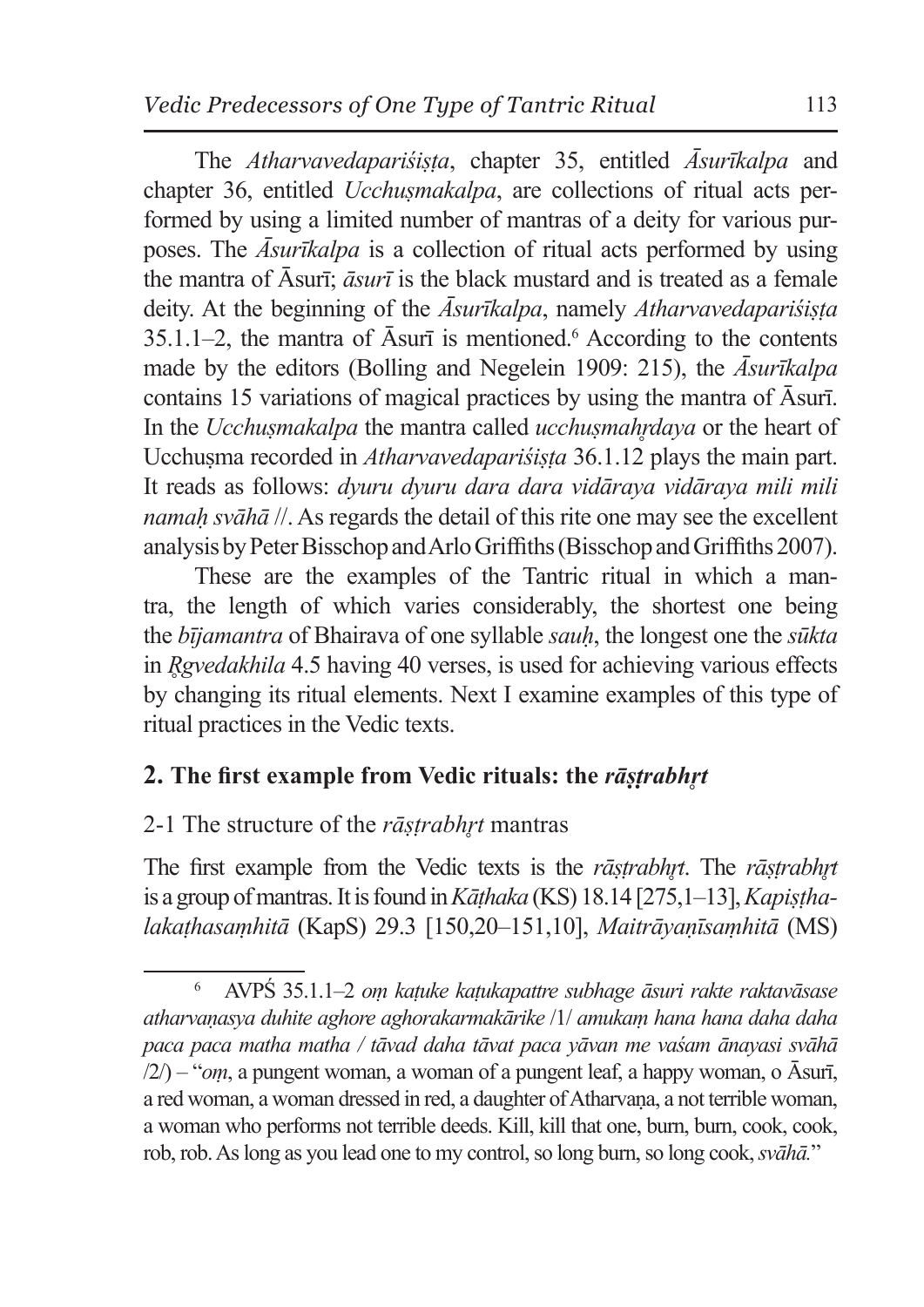2.12.2 [145,1–13], *Taittirīyasaṃhitā* (TS) 3.4.7 and *Vājasaneyisaṃhitā*  (VS) 18.38–44. The number of mantras varies according to the texts. The KS, KapS and VS have seven mantras, the MS has eight and the TS has twelve. The *rāstrabhrt* mantras are divided into two parts, namely the first six mantras and the others. The first six mantras follow a similar pattern. It is shown by the first mantra, e.g. KS 18.14 [275,1–2] *r̥tāṣāḍ r̥tadhāmāgnir gandharvas tasyauṣadhayo 'psaraso mudā nāma sa na idaṃ brahma kṣatraṃ pātu tasmai svāhā vaṭ tābhyas svāhā vaṭ —*"Maintaining the sacred law, abiding in the sacred law, Agni is the Gandharva, his plants are the Apsarases, named pleasures; may he protect this priesthood and ruling power. To him *svāhā vaṭ*. To them *svāhā vaṭ*." The pattern is as follows: a certain deity, here Agni, characterized by adjectives, is identified with the Gandharva, an item closely related to the deity, here the plants, is identified with the Apsarases and their name is mentioned. The remaining part is a refrain, slightly different in each Saṃhitā. From this we can assume that the *rāṣṭrabhr̥t* is a collection of identifications of certain deities and their intimate items with the Gandharva and the Apsarases respectively. In the following synopsis the deity who is identified with the Gandharva is given first, then the intimate item of the deity which is identified with the Apsarases is indicated, and lastly the name of the Apsarases is mentioned. When different names of the Apsarases are mentioned in other versions of the mantras, they are referred to separately:<sup>7</sup>

The fire (*agni*): *gandharva*, the plants (*oṣadhayaḥ*): *apsarasaḥ*, their name: pleasures (*mudāḥ*) [(1) KS 18.14 [275,1–2]; (1) KapS 29.3 [150,20–22], (1) MS 2.12.2 [145,1–3]; (1) VS 18.38]

<*agni*: *gandharva*, *oṣadhayaḥ*: *apsarasaḥ*,> their name: nourishments (*ūrjaḥ*) [(1) TS 3.4.7.a]

The sun (*sūrya*): *gandharva*, the sun's rays (*marīcayaḥ*): *apsarasaḥ*, their name: lively (*āyuvaḥ*) [(3) KS 18.14 [275,4–6]; (3) KapS 29.3 [151,1–3], (2) MS 2.12.2 [145,3–4]; (2) TS 3.4.7.b; (2) VS 18.39]

<sup>&</sup>lt;sup>7</sup> The number given in parentheses suggest the verse order in the mantra collection in each Saṃhitā.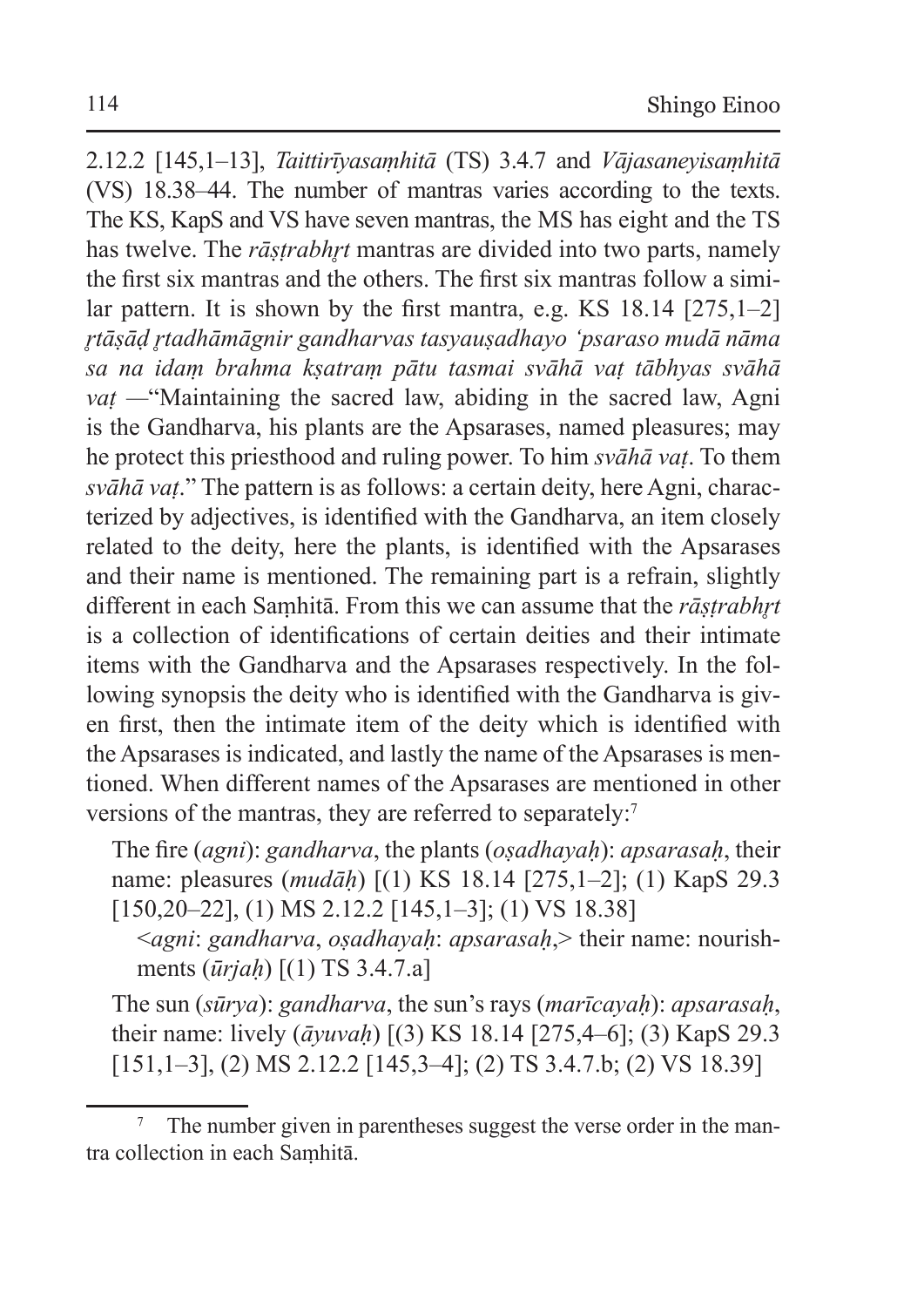The moon (*candramas*): *gandharva*, the stars (*nakṣatrāṇi*): *apsarasaḥ*, their name: singing (*bekurayaḥ*) [(2) KS 18.14 [275,2–4]; (2) KapS 29.3 [150,22–151,1], (3) MS 2.12.2 [145,4–5]; (3) TS 3.4.7.c]

<*candramas*: *gandharva*, *nakṣatrāṇi*: *apsarasaḥ*,> their name: singing (*bhekurayaḥ*) [(3) VS 18.40]

The wind (*vāta*): *gandharva*, the waters (*āpaḥ*): *apsarasaḥ*, their name: nourishments (*ūrjaḥ*) [(6) KS 18.14 [275,10–12]; (5) KapS 29.3 [151,4–5], (4) MS 2.12.2 [145,5–6]; (4) VS 18.4]

<*vāta*: *gandharva*, *āpaḥ*: *apsarasaḥ*,> their name: pleasures (*mudāḥ*) [(6) TS 3.4.7.f]

The sacrifice (*yajña*): *gandharva*, the sacrificial fees (*dakṣiṇāḥ*): *apsarasaḥ*, their name: praises (*stavāḥ*) [(4) KS 18.14 [275,6–8]; (4) KapS 29.3 [151,3–4], (4) TS 3.4.7.d; (5) VS 18.42]

<*yajña*: *gandharva*, *dakṣiṇāḥ*: *apsarasaḥ*,> their name: wishes (*eṣṭayaḥ*) [(5) MS 2.12.2 [145,6–8]]

The mind (*manas*): *gandharva*, verses and melodies (*r̥ksāmāni*): *apsarasaḥ*, their name: wishes (*eṣṭayaḥ*) [(5) KS 18.14 [275,8–10]; (6) KapS 29.3 [151,5–8], (6) VS 18.43]

<*manas*: *gandharva*, *r̥ksāmāni*: *apsarasaḥ*,> their name: praises (*stavāḥ*) [(6) MS 2.12.2 [145,8–9]]

<*manas*: *gandharva*, *r̥ksāmāni*: *apsarasaḥ*,> their name: fires as conveyer of oblations (*vahnayaḥ*) [(5) TS 3.4.7.e]

The pairs of deities identified with the Gandharva and their respective intimate items identified with the Apsarases are the same in the corresponding verses in the five Saṃhitās. What differs is the verse order and the names of theApsarases. The fire with the plants, the sun with its rays of light, the moon with the stars, the wind with the waters, the sacrifice with the sacrificial fees and the mind with the verses and melodies are deities with their intimate items and are regarded as *rāstrabhrt*, i.e. those who support the kingdom.

In the second part of the *rāṣṭrabhr̥t* mantras, namely in the seventh mantra<sup>8</sup> in the version of the KS, for example, it is requested

In the MS it is the eighth verse and in the TS it is the twelfth verse.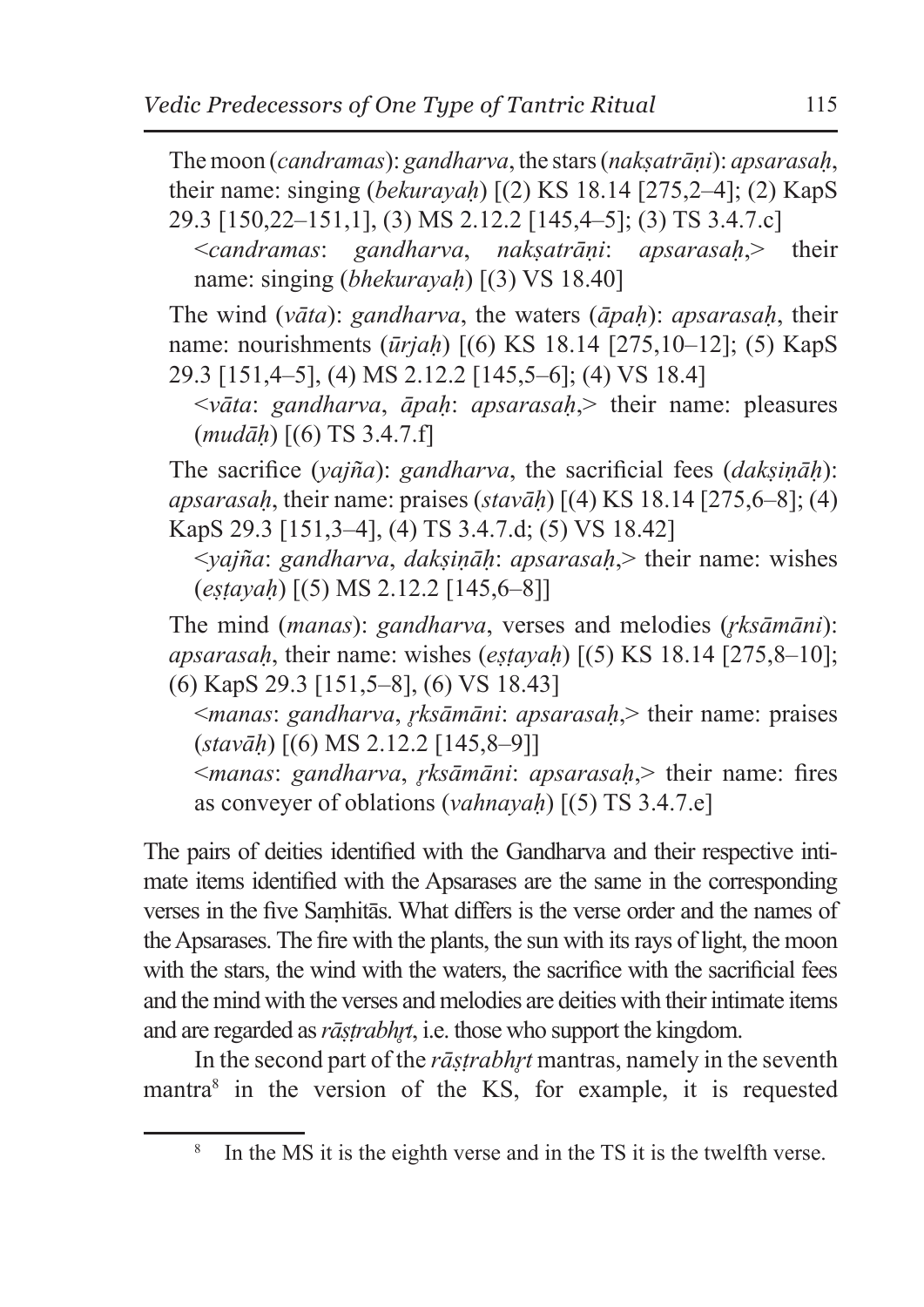as follows: KS 18.14 [275,12–13] *sa no bhuvanasya pate yasya ta upari gr̥hā virāṭpate* / *asmai brahmaṇe 'smai kṣatrāya mahi śarma yaccha svāhā* // —"O lord of the world of ours, you have houses above, o sovereign lord, may you give great shelter to this priesthood, to this ruling power, *svāhā*." So in the *rāstrabhrt* mantras the Gandharva and the Apsarases who represent both the physical worlds and the sacrificial spheres are requested to protect the priesthood and ruling power and to give great shelter to both of them.

# 2-2 The original use of the *rāṣṭrabhr̥t* mantras in the Agnicayana

From the position of the *rāstrabhrt* mantras in the mantra collections of the *Yajurvedasaṃhitās*<sup>9</sup> we can rightly suppose that the offerings by using the *rāstrabhrt* mantras are originally performed within the Agnicayana. When the construction of the five layered fire altar is completed, it is made ritually suitable for further acts, the fire is brought upon it and a series of offerings are performed to celebrate its completion. The rite with the *rāṣṭrabhr̥t* mantras is performed towards the end of these ritual acts.10 And this rite is described in many texts belonging to the *Yajurveda.*<sup>11</sup>

<sup>9</sup> KS 15.11–18.14, KapS 25.1–29.6, MS 2.7.1–2.13.23, TS 4, VS 11–18.

<sup>&</sup>lt;sup>10</sup> See a series of ritual acts after the construction of the five layered fire altar in the Agnicayana, for example in the case of the MS (based on Table of Correspondence: Saṃhitās of *Yajurveda* made by Michael Witzel): MS 3.3.4 [35,21–36,10] sprinkling the *citi* with 1000 gold flakes, 3.3.4 [36,11–37,10] *śatarudriyahoma*, 3.3.5 [37,11–38,12] sprinkling water round the *citi*, 3.3.6 [38,13–20] dragging round the *citi* with a frog and some plants, 3.3.6 [38,20–39,15] sprinkling the *citi* with gold flakes, ghee and curds mixed with honey, 3.3.7 [39,16–40,2] offering to Agni Anīkavat and Viśvakarman, 3.3.7 [40,2–11] *apratiratha*, 3.3.8 [40,12–41,17] *agnipraṇayana*, 3.3.9 [41,18–43,8] placing the fire on the *citi*, 3.3.10 [43,9–44,16] offerings to Agni Vaiśvānara and Maruts, 3.4.1–2 [45,1–47,3] *vasor dhārā*, 3.4.3 [47,4–7] *vājaprasavīya*, 3.4.3 [47,8–18] *abhiṣeka*, 3.4.3 [47,18–48,6] *rāṣṭrabhr̥t*, 3.4.3 [48,6–14] *vātahoma*.

<sup>&</sup>lt;sup>11</sup> The *rāṣtrabhṛt* offerings are discussed in the following Brāhmanas of the *Yajurveda* such as KS 21.12 [52,16–53,3], MS 3.4.3 [47,18–48,6],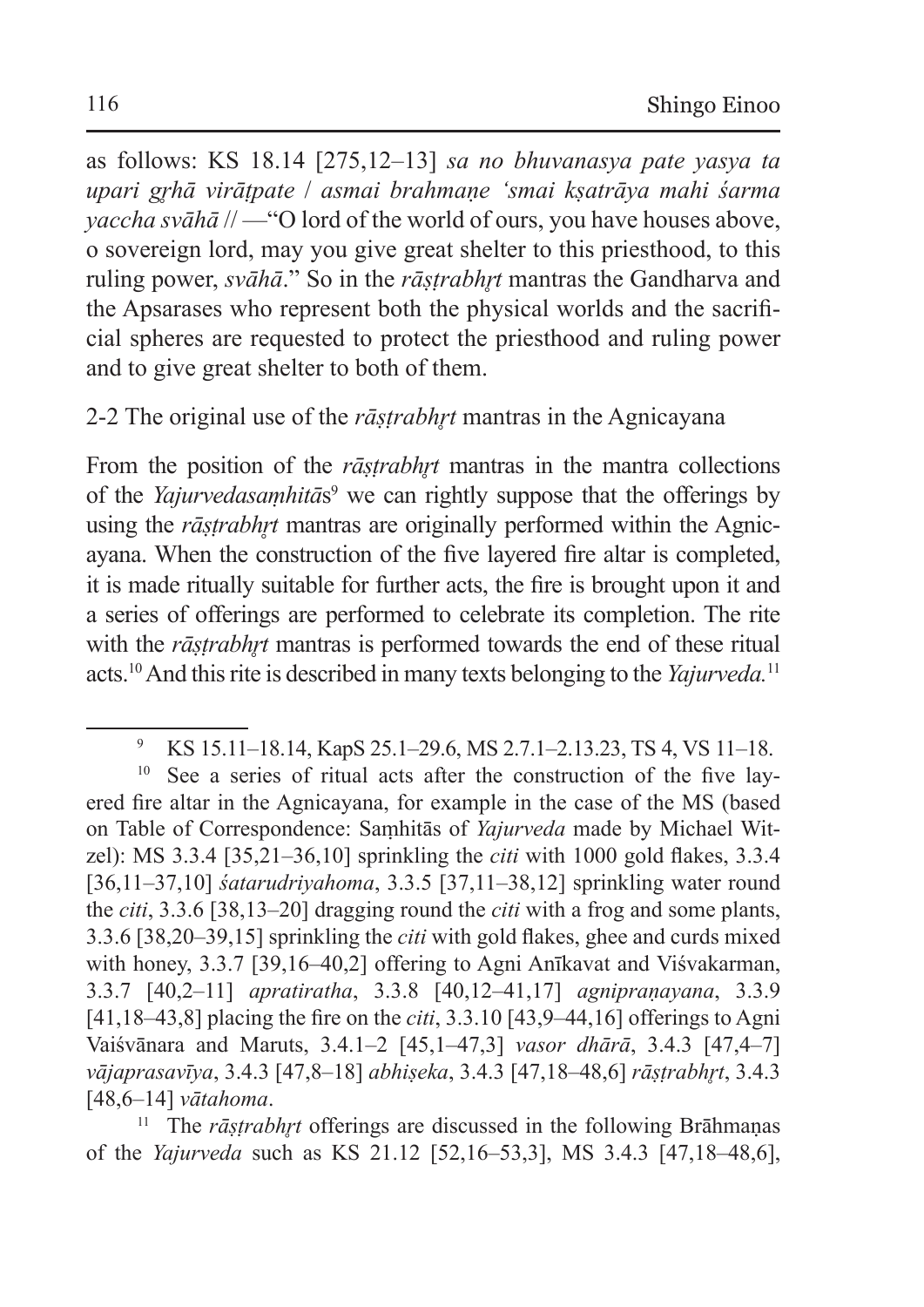# 2-3 Ritual applications of the *rāṣṭrabhr̥t* mantras

On the other hand, the *rāstrabhrt* mantras are used independently in a series of rites which are performed for the sake of different desires. They are prescribed in KS 37.11–12 [91,16–93,16], TS 3.4.8.1–7 and BaudhŚS 14.17–18 [182,1–184,20]. In the following synopsis ritual applications of the *rāstrabhrt* mantras are given in such a way that different cases are arranged according to different desires and the ritual act specific to each desire, if there is any, is mentioned as "Variation".12

1. For one who desires a kingdom (*rāṣṭrakāma*). TS 3.4.8.1; BaudhŚS 14.17 [182,1–10].

Variation: the sacrificer himself performs it.<sup>13</sup>

2. For one who desires a village (*grāmakāma*). TS 3.4.8.1–2; BaudhŚS 14.17 [182,10–15].

Variation: one makes offerings on the dicing-place (*adhidevana*).

3. For one who desires force (*ojaskāma*). TS 3.4.8.2; BaudhŚS 14.17 [182,15–19].

Variation: one makes offerings on the forepart of the chariot (*rathamukha*).14

<sup>13</sup> TS 3.4.8.1 *ātmane hotavyāḥ*. See BaudhŚS 14.17 [182,5–7].

<sup>14</sup> At the *rāṣtrabhṛt homa* in the Agnicayana the last offerings are also performed on the forepart of the chariot. See *rathamukha*: KS 21.12 [53,1–2], TS 5.4.9.3–4, VārŚS 2.2.4.15–16, BaudhŚS 10.54 [57,2], ĀpŚS 17.20.5–6, HirŚS 12.6.17, VaikhŚS 19.6 [296,6–7], *rathaśīrṣa*: MS 3.4.3 [48,6–7], ZB 9.4.1.13, 15, *rathaśiras*: MānŚS 6.2.5.33, KātyŚS 18.5.17.

TS 5.4.9.3–4, ŚB 9.4.1.1–16, and they are prescribed in the following Śrautasūtras, namely, MānŚS 6.2.5.32–33, VārŚS 2.2.4.13–19, BaudhŚS 10.54 [56,19–57,4], ĀpŚS 17.19.12–20.10, HirŚS 12.6.14–19, VaikhŚS 19.6 [296,5–7], KātyŚS 18.5.16–20.

 $12$  As the number of the ritual applications in the TS is larger than that in the KS and the descriptions of the BaudhŚS are mostly the quotations of the TS, the synopsis here follows the descriptions of the TS 3.4.8.1–7.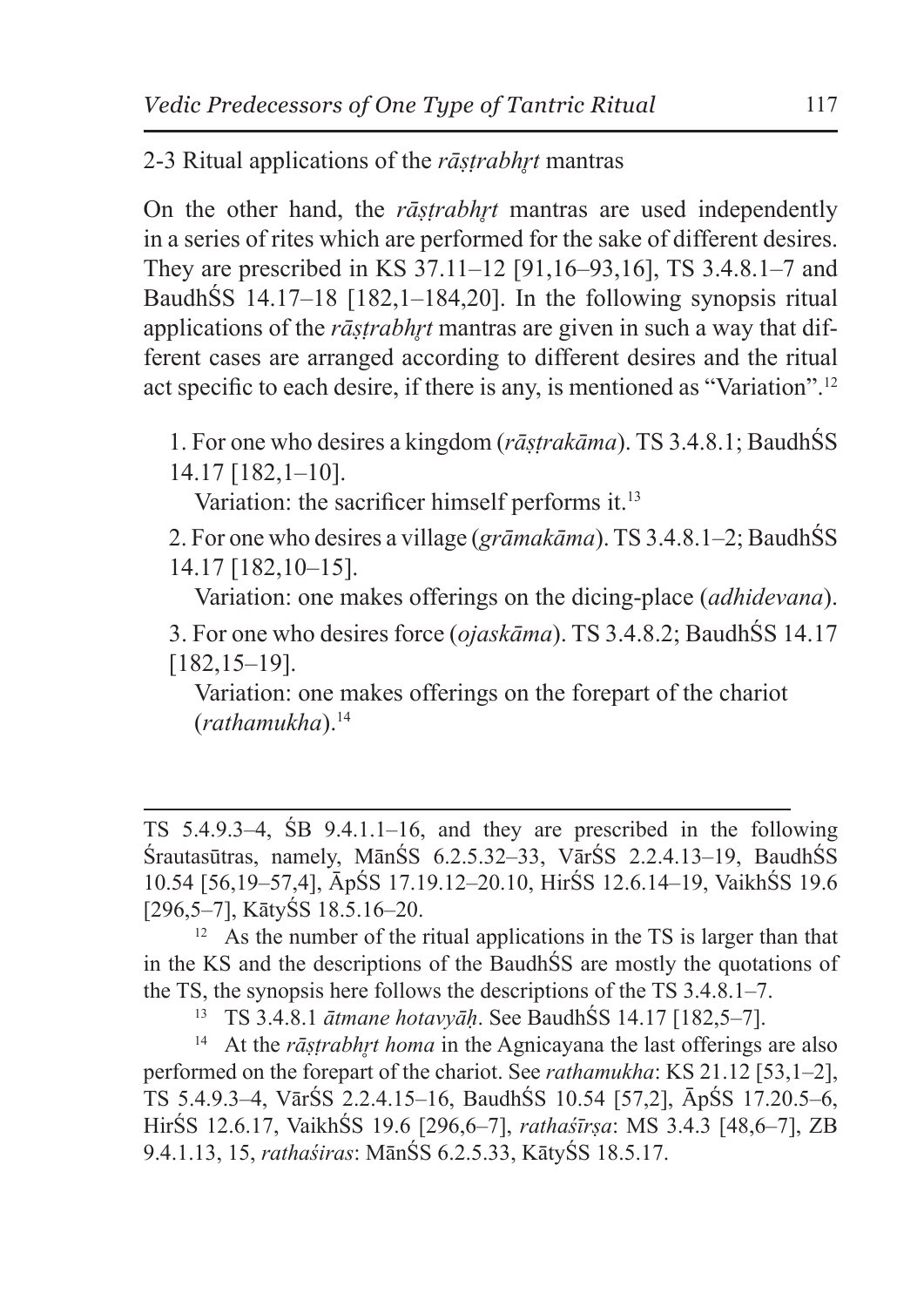4. For one who is expelled from one's kingdom (*yo rāṣṭrād apabhūtaḥ syāt*) (Rau 1957: 129). TS 3.4.8.2, BaudhŚS 14.17 [182,19–183,3], cf. KS 37.11 [91,21–92,2].

Variation: One should say to one's all chariots: 'Be yoked'.

5. For one whose realm is not in order (*yasya rāṣṭraṃ na kalpate*). TS

3.4.8.3, BaudhŚS 14.17 [183,3–8], cf. KS 37.12 [93,11–16]. Variation: One should take off the right wheel of one's chariot and make offerings in the hub.

6. When a battle begins (*saṃgrāme saṃyatte*).15 TS 3.4.8.3–4, BaudhŚS 14.18 [183,9–14], cf. KS 37.12 [93,9–11].

Variation: The kindling-wood is made of *mandhuka* wood.<sup>16</sup>

7. For one who is mad (*unmatta*). TS 3.4.8.4–5, BaudhŚS 14.18 [183,14–18].

Variation: The kindling-wood is made of *nyagrodha*, *udumbara*, *aśvattha* and *plakṣa* wood.17

8. When one practices witchcraft. TS 3.4.8.5; BaudhŚS 14.18 [183,18–184,4].

Variation: The *rāstrabhrt* mantras are recited in reverse order;<sup>18</sup> one makes offerings in a natural depression which contains

<sup>18</sup> The number of the *rāṣtrabhrt* mantras in TS 3.4.7 is twelve. In the original version in the Agnicayana six offerings on the *āhavanīya* are performed with TS 3.4.7.a–f and five offerings on the forepart of a chariot are made with TS 3.4.7.g–k (TS 5.4.9.3–4). Here in this case the mantras are probably used in order of k to a. See Caland 1900: 88, note 1. For the later examples of the use of a mantra in reverse order, see e.g. VaikhGS 4.11 [64,9–10],

<sup>&</sup>lt;sup>15</sup> For the rituals to win the battle, see Rau 1957: 102 with note 9 where he collects 41 examples from the Brāhmana texts.

<sup>&</sup>lt;sup>16</sup> The word *māndhuka* appears in TS 3.4.8.3 and BaudhŚS 14.18 [183.11]. Apart from this context it appears in ĀpŚS 17.14.8. According to Caland 1928: 88, n. 1 on ĀpŚS 17.14.8 in KS 21.10 [50,4] the word *bāndhuka* is used.

<sup>&</sup>lt;sup>17</sup> These trees are regarded as houses of the Gandharvas and the Apsarases. TS 3.4.8.4–5: *naiyagrodha audumbara āśvatthaḥ plākṣa itīdhmo bhavaty ete vai gandharvāpsarasāṃ gr̥hāḥ sva evainān* /4/ *āyatane śamayati*.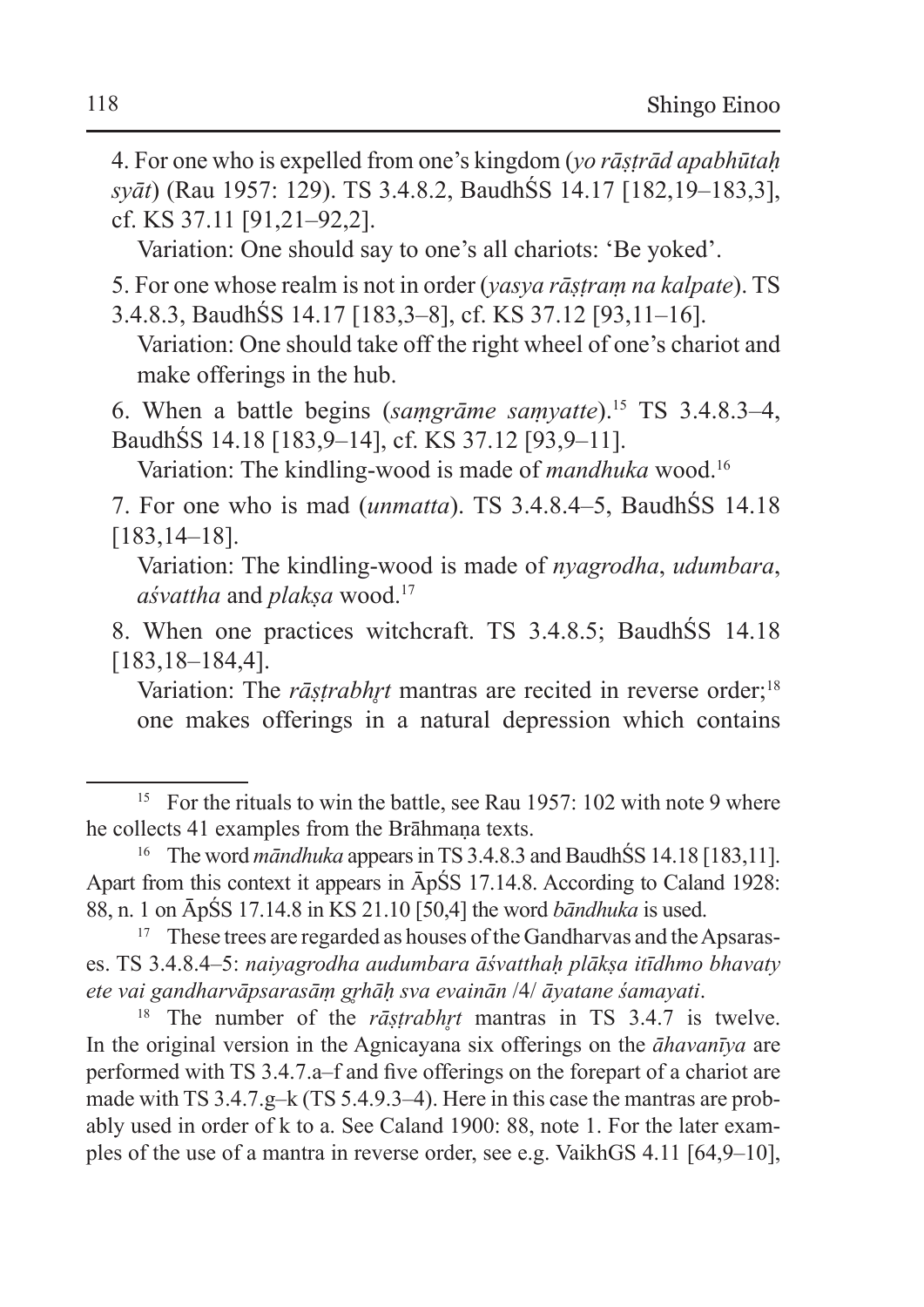salt (*svakrta irina*)<sup>19</sup> or cleft (*pradara*); the *vasat* call is uttered at the time of offerings.20

AVPŚ 1.32.10, 31.8.4cd–9.5, 34.1.8, *R̥gvidhāna* 1.75–78, *Kubjikāmata Tantra*  23.151A, *Vīṇāśikhatantra* 171–173, 228–229ab, *Tantrarāja Tantra* 8.72–90 (J.A. Schoterman, 1982, The *Ṣaṭsāhasra Saṃhitā*, chapter 1–5, p. 181.).

<sup>19</sup> See Falk 1986: 79. Mythical explanation of its origin is found in TS 2.5.1.3, and JB 1.134 [57,8–12]. It is characterized as part of the earth which is possessed by Nirr̥ti: KS 20.2 [20,8], MS 3.2.4 [19,21], TS 3.4.8.5, TB 2.2.1.7; as the resting–place  $(\bar{a}yatana)$  of Nirrti: TS 5.2.4.3, TB 1.6.1.3; as the resting-place of the Rakṣases: TB 1.7.1.9. It is used as a place of the performance of various rites, such as witchcraft by using the *dasahotr* mantra: KS 9.16 [119,7–10] and TB 2.2.1.7; the *apāmārgahoma*, a rite to expel *rakṣas* in the Rājasūya: KS 15.2 [210,15–18], MS 2.6.3 [64.18–65.4], and TB 1.7.1.8–9; many rites are connected with Nirrti, a special animal sacrifice for him who thinks himself possessed by Nirrti: KS  $13.5$  [186,12–15]; the offering of a sacrificial cake cooked on one potsherds to Nirr̥ti at the beginning of the Rājasūya (Heesterman 1957: 15–16): KS 15.1 [209,14–210,2], MS 2.6.1 [64,1–5], TB 1.6.1.3, cf. MS 4.3.1 [39.1–8] and ŚB 5.2.3.2–3; the placing of the three bricks dedicated to Nirrti in the Agnicayana: KS 20.2 [20,8–9], MS 3.2.4 [19,19–20,1], TS 5.2.4.3, and *SB 7.2.1.8*. Thus the *svakrta irina* is regarded as an ominous place.

<sup>20</sup> TS 3.4.8.5 *yad vācaḥ krūraṃ tena vaṣaṭ karoti –*"He makes *vaṣaṭ* call with what is harsh in speech." As mentioned above, the *rāstrabhrt* mantra follows a pattern: a certain deity, characterized by adjectives, is identified with the Gandharva, an item closely related to the deity is identified with the Apsarases and their name is mentioned and the remaining part is a refrain, slightly different in each Saṃhitā. The refrain in the KS is as follows: *sa na idaṃ brahma kṣatraṃ pātu tasmai svāhā vaṭ tābhyas svāhā vaṭ* – "May he protect this priesthood and ruling power. To him *svāhā vaṭ*. To them *svāhā vaṭ*." In the case of the KS the exclamation at the offering is *svāhā vaṭ*. The part '*tasmai svāhā vaṭ tābhyas svāhā vaṭ*' is found also in the mantras of the KapS and MS. The VS has a slightly different form: e.g. VS 18.38d *tasmai svāhā vāṭ tābhyaḥ svāhā*. The part *'svāhā vaṭ*' is changed to '*svāhā vāṭ*' and it is used only after *'tasmai*'. According to ŚB 9.4.1.4 ... *ubhābhyāṃ vaṣaṭkāreṇa ca svāhākāreṇa ca puṃse juhoti svāhākāreṇaiva strībhyaḥ* – "He offers to the male with both the *vaṣaṭ* call and *svāhā* call, to the females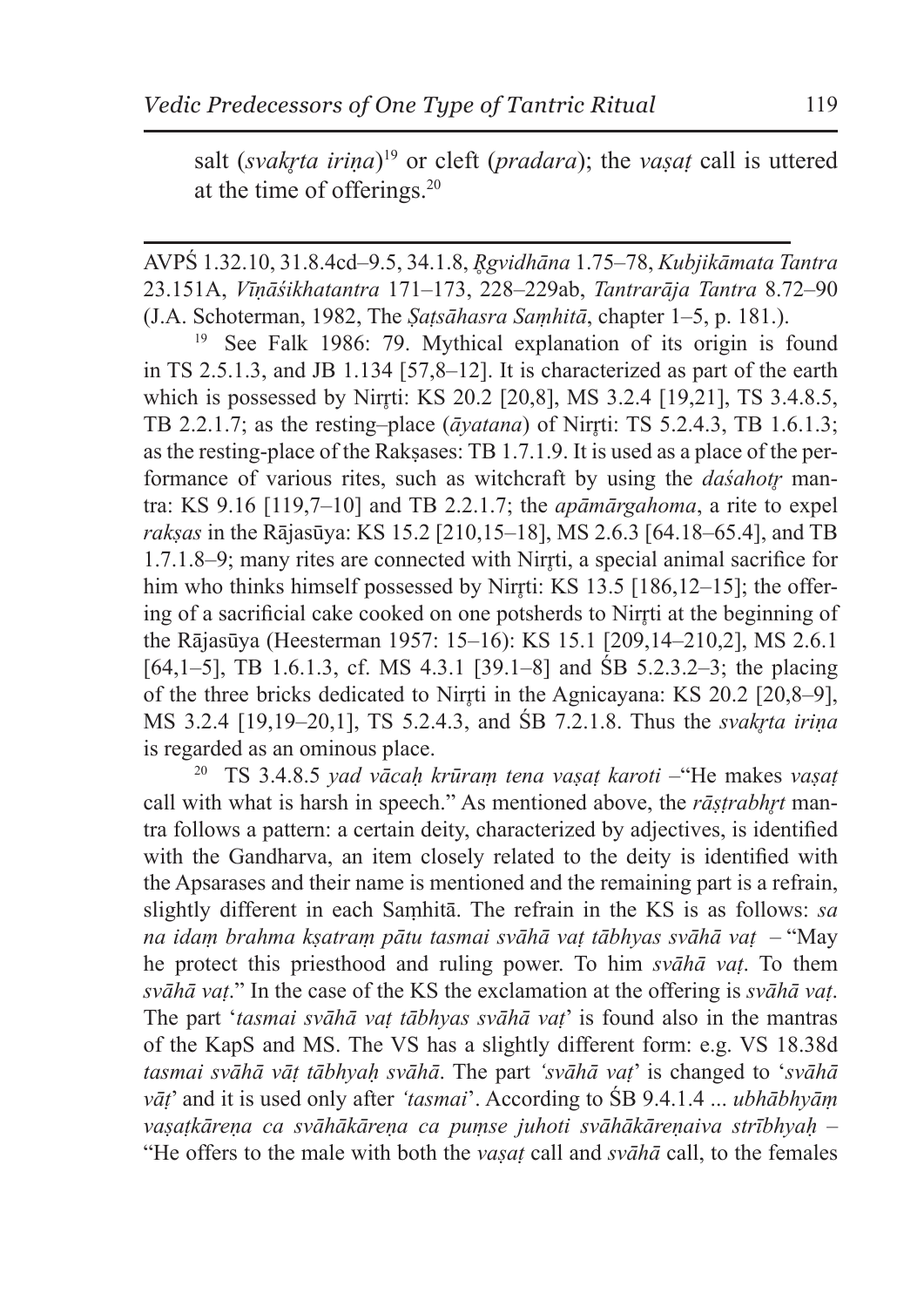- 9. When one desires of a man that one takes food of him. TS 3.4.8.5–6; BaudhŚS 14.18 [184,4–11].
	- Variation: One lies on the back in his hall, gathers blades of grass with the words: 'O lord of the world', and says: 'here do I take food of N.N. the son of N.N.<sup>221</sup>

10. For a ruling person (*jyeṣṭhabandhu*)<sup>22</sup> who was expelled from his position. TS 3.4.8.7; BaudhŚS 14.18 [184,11–20].

only with the *svāhā* call", it is supposed that the *vāṭ* is a form of the *vaṣaṭ* call. According to TS 5.1.5.2 *yad vaṣaṭ kuryād yātayāmāsya vaṣaṭkāraḥ syād yan na vaṣaṭkuryād rakṣāṃsi yajñaṃ hanyur vaḍ ity āha parokṣam eva vaṣaṭ karoti* – "If he makes the *vaṣaṭ* call, his *vaṣaṭ* call might be wasted by use. If he does not make the *vaṣaṭ* call, the Rakṣases might injure the sacrifice. He says '*vaṭ*'. He makes the *vaṣaṭ* call unknowingly," the *vaṭ* used in KS, KapS and MS is a form of the *vaṣaṭ* call. Thus in the *rāṣṭrabhr̥t homa* in the Agnicayana the KS, KapS, MS and VS uses the *vaṣaṭ* call. But the *rāṣṭrabhr̥t* mantras in the TS end with *tasmai svāhā tābhyaḥ svāhā*, without using the *vaṭ* or *vāṭ*. As mentioned in the text of this note, the *vaṣaṭ* call is regarded as what is harsh in speech. See also KS 9.16 [119,9–10] and TB 2.2.1.7. The *vaṣaṭ* call is identified with *vajra* (Bodewitz 1990: 239, n. 23). Thus the *vaṣaṭ* call is regarded as dangerous (Goudriaan 1978: 73). Therefore here in the ritual application as a witchcraft the TS enjoins the use of the *vaṣaṭ* call, even if the TS does not use it in the original *rāṣṭrabhr̥t homa* in the Agnicayana.

<sup>21</sup> TS 3.4.8.7 *tasya sabhāyām uttāno nipadya bhuvanasya pata iti*  (TS 3.4.7.g) *tr̥ṇāni saṃgr̥hṇīyāt* ... *idam aham amuṣyāmuṣyāyaṇasyānnādyaṃ harāmīty āha*.

<sup>22</sup> A.B. Keith translates this word in his translation of this passage with "the head of a family" (Keith 1914: 273) as W. Caland with "Familenhaupt" (Caland 1908: 92). M. Monier–Williams in his *Sanskrit*–*English Dictionary* gives the same meaning of "the chief of a family". According to K. Amano this word is a *bahuvrīhi* compound and has the meaning of "einer, der überlegene Verwandtschaft hat". W. Rau registers it among the words denoting the ruler of a country such as *adhipati*, *adhirāja*, *uttama*, *ekarāj*, *kṣatrapati*, *jyeṣṭha*[*bandhu*], *parameṣṭhin*, *puraetr̥*, *puraḥsthātr̥*, *bhagin*, *bhoja*, *mahārāja*, (*rājan*, *rāṣṭrin*), *vasiṣṭha*, *śreṣṭha*, *śreṣṭhin*, *samrāj*, *sarvarāj*, *svarāj* (Rau 1957: 72). So I translate it as a ruling person.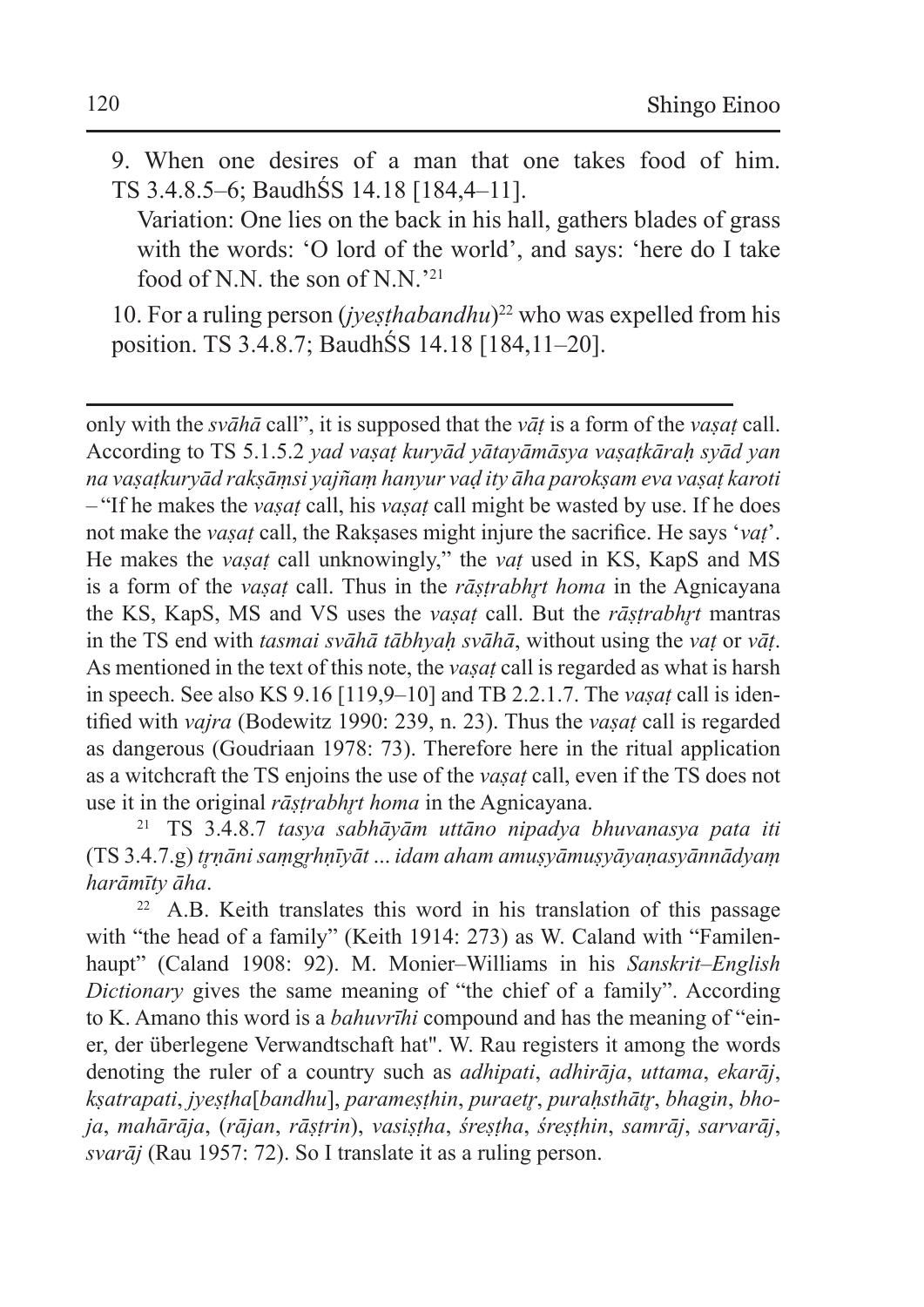Variation: He is placed on an elevated place (*sthala*); four *śarāva*s of *brahmaudana* cooked in milk and provided with butter are offered; four Brahmins who are descendants of the *r̥ṣi*s (*ārṣeya*) eat it.23

In my opinion this is a case which can be regarded as similar to the examples of one pattern of the Tantric rituals that I introduced briefly at the beginning of the article. The *rāstrabhrt* is a collection

<sup>23</sup> The *brahmaudana* is cooked rice (*odana*) to be given to the Brahmins (*brahman*). The second half of the description reads as follows: TS 3.4.8.7 *catuḥśarāvo bhavati dikṣv eva pratitiṣṭhati kṣīre bhavati rucam evāsmin dadhāty uddharati śr̥tatvāya sarpiṣvān bhavati medhyatvāya catvāra ārṣeyāḥ prāśnanti diśām eva jyotiṣi juhoti* /7/ – "It, i.e. the *brahmaudana*, is of four *śarāva* vessels in quantity. He, i.e. the sacrificer, namely stands fest in the directions. It is cooked in milk. One namely places splendour on him. One takes it out, so that it becomes well cooked. It is provided with butter, so that it becomes suitable for the sacrifice. Four *r̥ṣi* descendants eat it. One namely offers it in the light of the directions." This description is very similar to TB 3.8.2.2 *catuhśarāvo bhavati* / *diksv eva pratitisthati* / *ubhayato rukmau bhavataḥ* / *ubhayata evāsmin rucaṃ dadhāti* / *uddharati śr̥tatvāya* / *sarpiṣvān bhavati medhyatvāya* / *catvāra ārṣeyāḥ prāśnanti* / *diśām eva jyotiṣi juhoti* / This comes from the beginning of the Aśvamedha, when the *adhvaryu* priest binds the main horse of this sacrifice with a rope which has just been dipped in the rest of the *brahmaudana*. Thus at the beginning of the Aśvamedha (see also ŚB 13.1.1.1–4), towards the end of it (TB 3.9.18.1–2, ŚB 13.3.6.6–7 and ŚB 13.4.1.5–6), and at the *vasor dhārā* offerings in the Agnicayana (TS 5.7.3.4) the *brahmaudana* is used. But its main use is at the beginning of the Agnyādheya. Before the main ritual acts of the setting up of the *śrauta* fires begin, the *brahmaudana* is cooked and given to the four *ārṣeya brāhmaṇa*s to be eaten and the tools to churn out the new fire (*araṇī*) is heated at the fire which has cooked the *brahmaudana*. For the detailed description and discussion of the *brahmaudana* rite, see Krick 1982: 232–318. According to *A Vedic Word Concordance* (Vishva Bandhu 1959: 2304 and Vishva Bandhu 1973: 1078) the word *brahmaudana* does not appear in KS, KapS, MS, AB, PB and KB. At the places where the word *brahmaudana* appears in other texts, as in TS, TB and ŚB, the simple word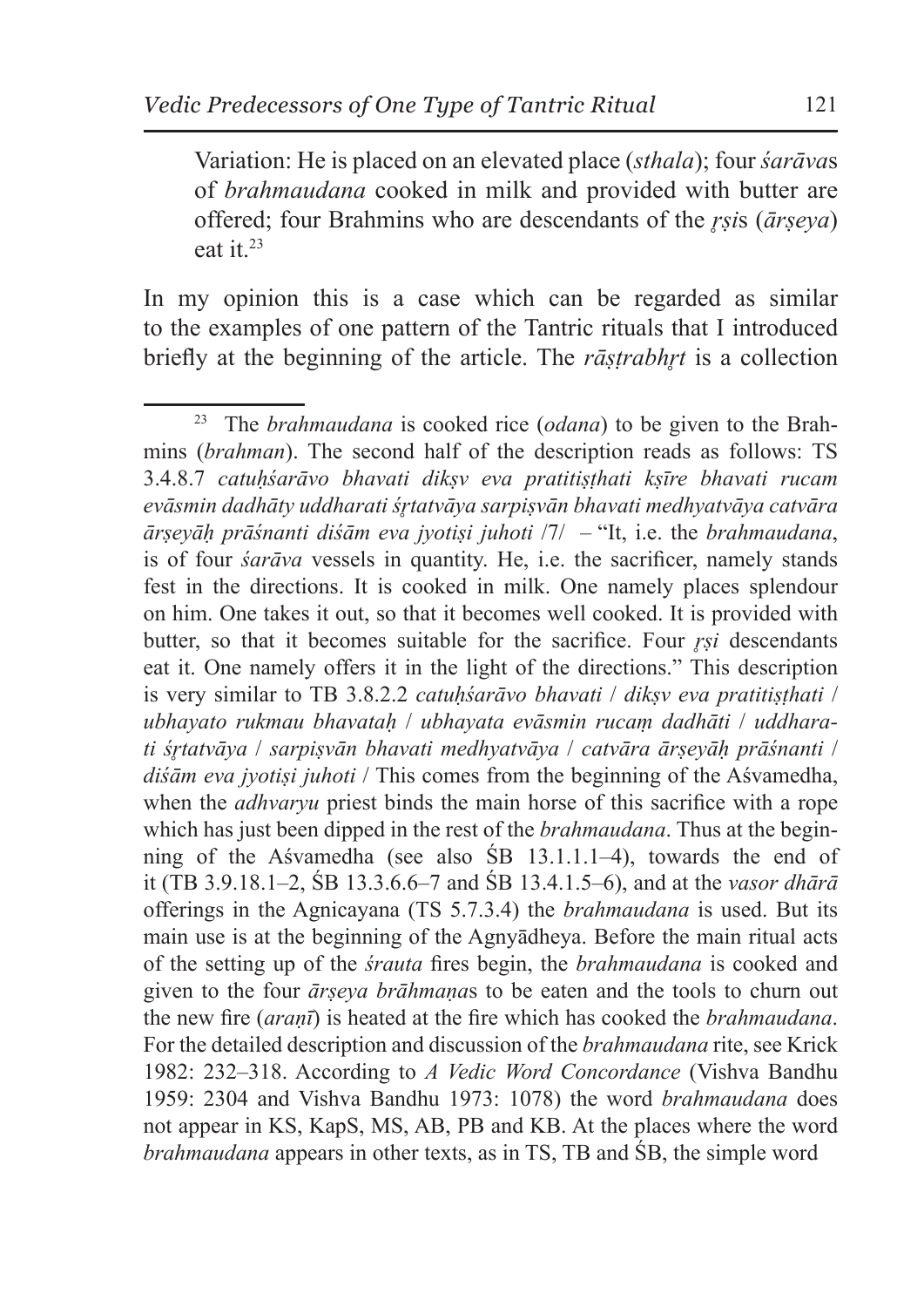of mantras which are supposed to have a power to support the kingdom.24 This collection of powerful mantras is used originally at a certain moment of the Agnicayana. But due to its power the mantras are taken out of their original context and are used also independently for the purpose of various desires, while certain ritual elements are changed according to the desires one wants to satisfy.

# **3. The second example from the Vedic rituals: the** *devikāhavis*

# 3-1 The original use of the *devikāhavis* in the Rājasūya

The next chapter of TS 3.4.9 offers another interesting example of this kind. This is a case of ritual applications of a set of *iṣṭi*s, called *devikāhavis*, performed by offering a *dvādaśakapāla puroḍāśa* or a sacrificial cake cooked on twelve potsherds to one god Dhātr and a *caru* or cooked rice to each of four goddesses Anumati, Rākā, Sinīvālī and Kuhū. The *devikāhavis* offerings are originally included in the Rājasūya.25 They are also prescribed towards the end of

<sup>25</sup> KS 15.3 [211,7–8], MS 2.6.4 [65,15–16], TS 1.8.8.1, TB 1.7.2.1, MānŚS 9.1.1.30, VārŚS 3.3.1.25–27, BaudhŚS 12.4 [89,14–90,4], ĀpŚS 18.10.1–4, HirŚS 13.3.38–42. As pointed out by J.C. Heesterman, "This *iṣṭi*  is prescribed in the *Black Yajurveda* only." (Heesterman 1957: 41). On the other hand, the white *Yajurveda*, namely ŚB 9.5.1.34–40 and KātyŚS 18.6.20–21, places it just towards the end of the Agnicayana.

*odana* is used, e.g. KS 7.15 [78,16] and MS 1.6.12 [104,10] in the context of the *brahmaudan*a in the Agnyādheya.

<sup>24</sup> KS 21.12 [52,16–17] *kṣatraṃ vā eṣo 'gnīnāṃ yac cīyata ete vā etasya rāṣtram bibhrati tad rāṣtrabhrtām rāṣtrabhrtvam* – "The fire here among the fires which has just been piled up is the ruling power. These (gods) support the kingdom of this (ruling power). That is the reason why the *rāṣṭrabhr̥t*s are called so". TS 3.4.6.2 *yad rāṣṭrabhr̥dbhī rāṣṭram ādadata tad rāṣṭrabhr̥tāṃ rāṣṭrabhr̥ttvam* – "That he took hold of the kingdom with the *rāṣṭrabhr̥t*s is the reason why the *rāṣṭrabhr̥t*s are called so". ŚB 9.4.1.1 *athāto rāṣṭrabhr̥to juhoti* / *rājāno vai rāṣṭrabhr̥tas te hi rāṣṭrāṇi bibhraty* ... /1/ – "And from now he performs the *rāṣtrabhrt* offerings. Those who support the kingdom (*rāṣtrabhṛt*s) are the rulers, because they support the kingdoms."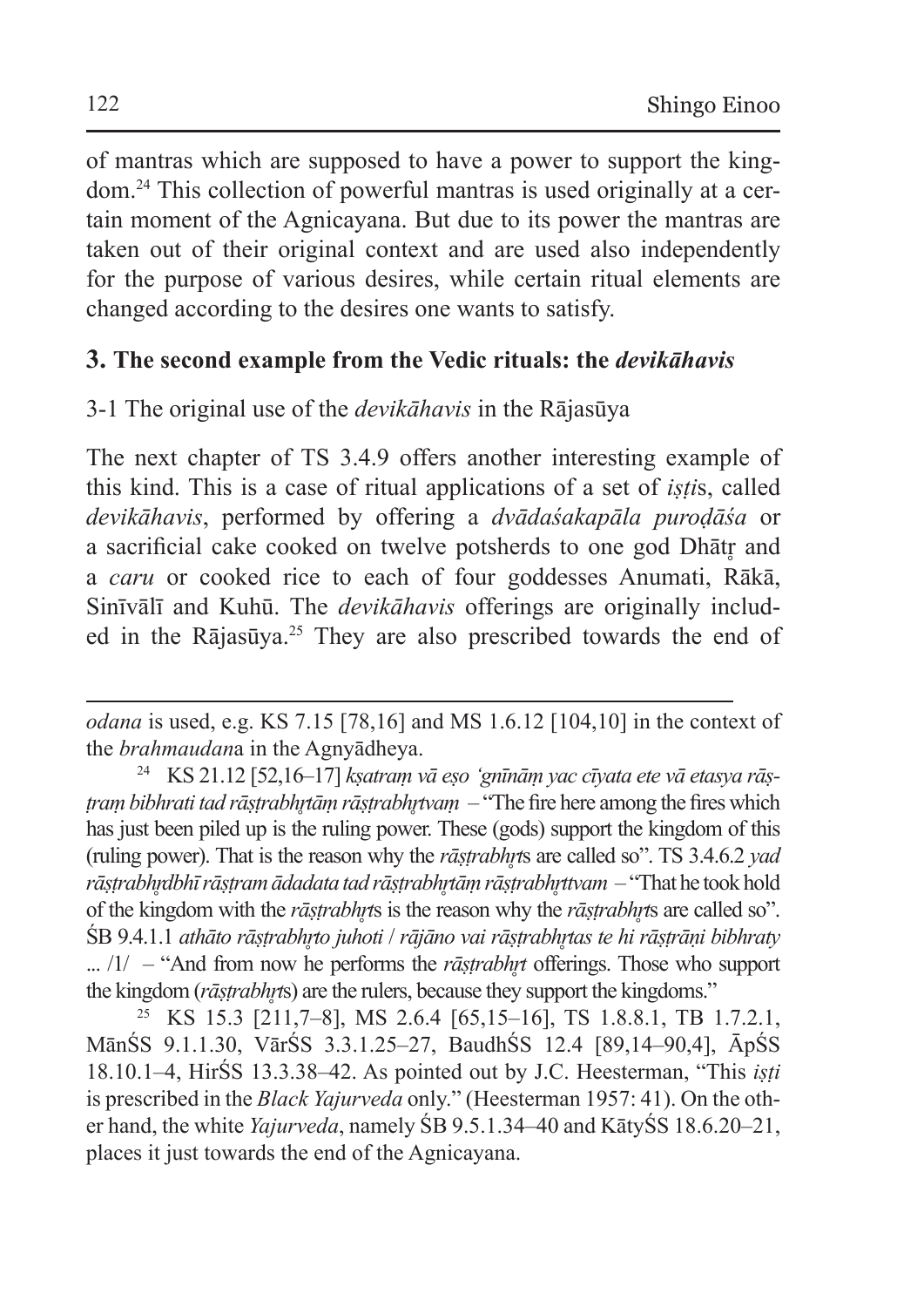the Agnistoma (Caland and Henry 1907:  $408-409$ ).<sup>26</sup>

3-2 The ritual applications of the *devikāhavis*

The basic ideas of the ritual applications of the *devikāhavis* are expressed succinctly by J.C. Heesterman:

Through the devikā-havīṃṣi the fulfilment of various wishes can be obtained: offspring, cattle, a village (*grāma*-), continuity of sacrificial activity, recovery from a long-lasting illness (*yo jyog āmayati*), (mental) vigour (*medhā*-), splendour (*ruc*-). The nature of the wish seems to determine the time of the Dhātr̥ offering before, in the middle, or at the end of the offerings for the female devikās (Heesterman 1957: 42).

They are described in the following texts: KS 12.8 [170,3–171,7] (in the context of the *kāmyeṣṭi*s), MS 4.3.5–6 [44,4–45,16] (in the context of the Rājasūya), TS 3.4.9.1–7 (in the context of miscellaneous rites called *aupānuvākya*) and BaudhŚS 14.19 [185,1–8] (*aupānuvākya*).27 The TS offers nine cases and the KS and MS give seven and eight cases respectively.28 In the following synopsis I mainly follow the description

<sup>27</sup>  $\bar{A}p\bar{S}S$  13.24.1–5.  $\bar{A}p\bar{S}S$  refers to TS 3.4.9.1 in the context of the Agnistoma.

<sup>28</sup> In the context of the Rājasūya HirŚS 13.3.41–42 teaches three cases, for a *prajākāma*, *paśukāma* and *āmayāvin*.

<sup>26</sup> AB 3.47.1–13 and 3.48.6–9, KB 19.7 [86,14–21], ĀśvŚS 6.14.15–16, ŚāṅkhŚS 9.28.1–3, MānŚS 2.5.5.11–15, BaudhŚS 8.22 [263,13–164,5], BhārŚS 14.24.15–17, 14.25.4–6, ĀpŚS 13.24.1–5, HirŚS 9.6 [952–953], VaikhŚS 16.27– 28 [236,20–237,3], VaitS 24.13. Among the Brāhmaṇa texts it is only AB and KB, namely the two Brāhmaṇas of the *R̥gveda*. Certainly the *devikāhavis* offerings at the end of the Agnistoma were introduced by the Rgvedins and the Śrautasūtras of the other Vedic schools adopted them following the AB. See also GB 1.4.7 [96,9] and 1.4.8 [99,7–10]. The R̥gvedins further add the *devīhavis* (Dange 1993– 94: 3–5). AB 3.48.1–5 and ĀśvŚS 6.14.17–18 mention the offerings to Sūrya, Dyaus, Usas, Cow, and Prthivī and they are identified with Dhātr, Anumati, Rākā, Siniīvālī and Kuhū respectively. According to KB 19.7 [86,21–23] ten goddesses are to be worshipped and ŚāṅkhŚS 9.28.4–15 mentions them. They are Āpaḥ, Osadhayaḥ, Cows, Usas, Rātri, Sūryā, Dyaus, Prṭhivī, Vāc, and Cow.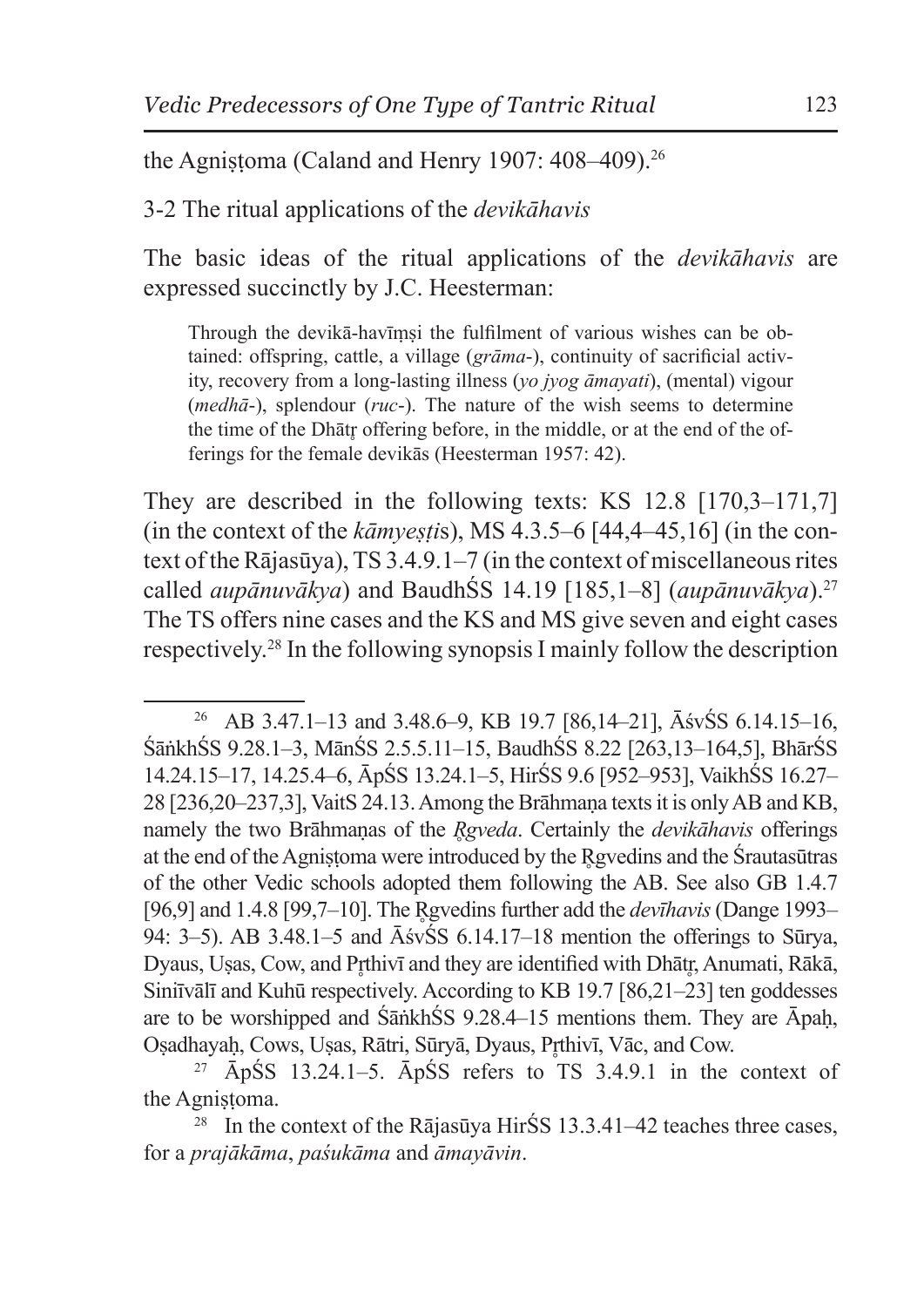of the TS and corresponding passages of KS and MS are added after those of the TS<sup>29</sup>

- 1. For one who desires offspring (*prajākāma*). TS 3.4.9.1 (variation: the offering to Dhātr is placed at the beginning). KS 12.8 [170,13–17] (3), MS 4.3.5 [44,14–17] (4) (variation: the offering to Dhātr̥ is placed at the end).
- 1-1. When a son is born. KS 12.8 [170,17–19] (4), MS 4.3.5 [44,17–19 (5) (variation: the offering to Dhātr is placed at the beginning).
- 2. For one who desires cattle (*paśukāma*). TS  $3.4.9.1-2$  (variation: the offering to Dhātr is placed at the beginning). KS 12.8 [170,6–13] (2), MS 4.3.5 [44,8–14] (3) (no mention of the variation).
- 3. For one who desires a village (*grāmakāma*). TS 3.4.9.2–3 (variation: the offering to Dhātr is placed in the middle).<sup>30</sup>
- 4. For one who is long ill (*jyogāmayāvin* TS, *āmayāvin* KS and MS). TS 3.4.9.3 (variation: the offering to Dhātr is placed in the middle). KS 12.8 [170,19–171,3] (3), MS 4.3.6 [45,1–10] (6) (variation: the offering to Dhātr is placed in the middle; an animal sacrifice is performed.31
- 5. For one whom the *yajña* does not favour (*yaṃ yajño nopanamet*). TS 3.4.9.3–4 (variation: the offering to Dhātr is placed at the beginning).

<sup>29</sup> The number in parentheses after KS and MS refers to the order in the description of the ritual applications.

<sup>30</sup> According to HirŚS 13.3.42 ... *dhātāraṃ madhyataḥ kr̥tvā prajākāmaḥ putrair* ... /42/ – "Placing the Dhātr in the middle one who desires progeny together with ones sons …" this variation is applied to the case of a *prajākāma*.

<sup>&</sup>lt;sup>31</sup> According to HirŚS 13.3.42 ... *dhātāram uttamam krtvāmayāvī paśunā yajate* /42/ for a diseased person an animal sacrifice is performed, while the offering to Dhātr is placed at the end.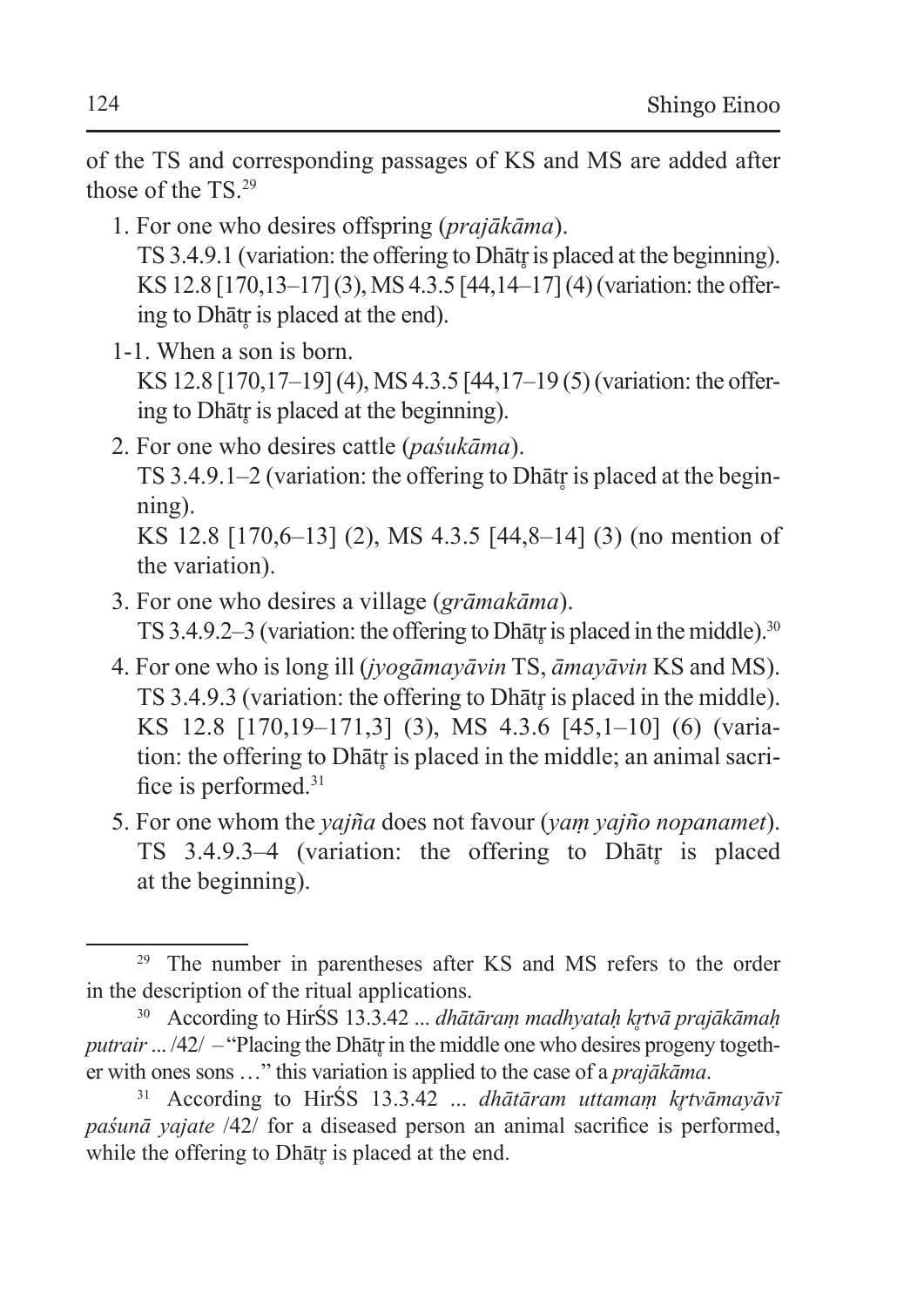- 6. For one who has performed a *yajña* (*ījāna*). TS 3.4.9.4–5 (variation: the offering to Dhātr is placed at the end).
- 6-1. For one who has performed a soma sacrifice. MS 4.3.5 [44,4–6] (1) (no mention of the variation), cf. KS 12.8 [170,3–6].
- 6-2. For one who has been consecrated by the Rājasūva.<sup>32</sup> MS 4.3.5 [44,6–8] (2) (no mention of the variation).

<sup>33</sup> The word *sarvavedasa* means, as a neuter noun, one's all possession as in AV 9.5.17 *yenā sahasraṃ vahasi yenāgne sarvavedasam* / *tenemaṃ vajñam no vaha svar devesu gantave* // – "The way by which you carry a thousand, by which, o Agni, one's all possession; by that way carry you this our sacrifice to heaven among the gods." (The same and almost same verses are found in TS 5.7.7.g, KS 18.18 [278,20–21]; KS 40.13 [147,16–17], VS 15.55, TS 4.7.13.l, and MS 2.12.4 [148,8–9]. For the different readings, see Whitney 1905: 535 note on AV 9.5.17.) See also MS 1.6.13 [107,9–12] (Agnyādheya), TB 3.11.8.1 (Nāciketacayana, mythical explanation) and ŚB 13.6.2.19 (Purusamedha, *dakṣiṇā*). ŚB 10.2.5.16, in a section dealing with the *upasad*s in the Agnicayana, says that all one's property is given in the Visvajit Sarvaprstha Atirātra which isto be performed when the *yajamāna* cannot perform the soma sacrifice for a year. ĀpŚS 22.1.7–8 prescribes a thousand (cows) or all one's property asthe *dakṣiṇā* of the Viśvajit Agnistoma. Then the *sarvavedasa* is used as an adjective that describes a sacrifice in which one's all possession is given as *dakṣiṇā*, especially the Viśvajit Atirātra as e.g. PB 9.3.1 prescribes that the Viśvajit Atirātra which is *sarvavedasa* is to be performed as a *prāyaścitta* when a *sattrin* leaves off the *sattra*

<sup>6-3.</sup> For one who has performed the *sarvavedasa.*<sup>33</sup>

<sup>32</sup> According to KS 12.10 [172,21–22] and MS 2.4.1 [38,16–18], which explains the effects of the Sautrāmaṇī, the performer of the Rājasūya loses his *vīrya* or manly power. When MS 4.3.1 [40,8–21] explains the sacrificial cake cooked in eleven potsherds to Indra and Agni offered at the beginning of the Rājasūya, it also says the performer of the Rājasūya loses his *ojas* or force and *vīrya*. In MS 4.4.9 [59,15–60,7], explaining the *sāman*s of the Daśapeya included in the Rājasūya, he loses many powers such as *ojas* and *vīrya*, *vāc* (speech), and *indriya* (Indra-like power) and *vīrya*. This idea that the performer of the Rājasūya loses some powers may be the reason that the performance of the *devikāhavis* is recommended to him.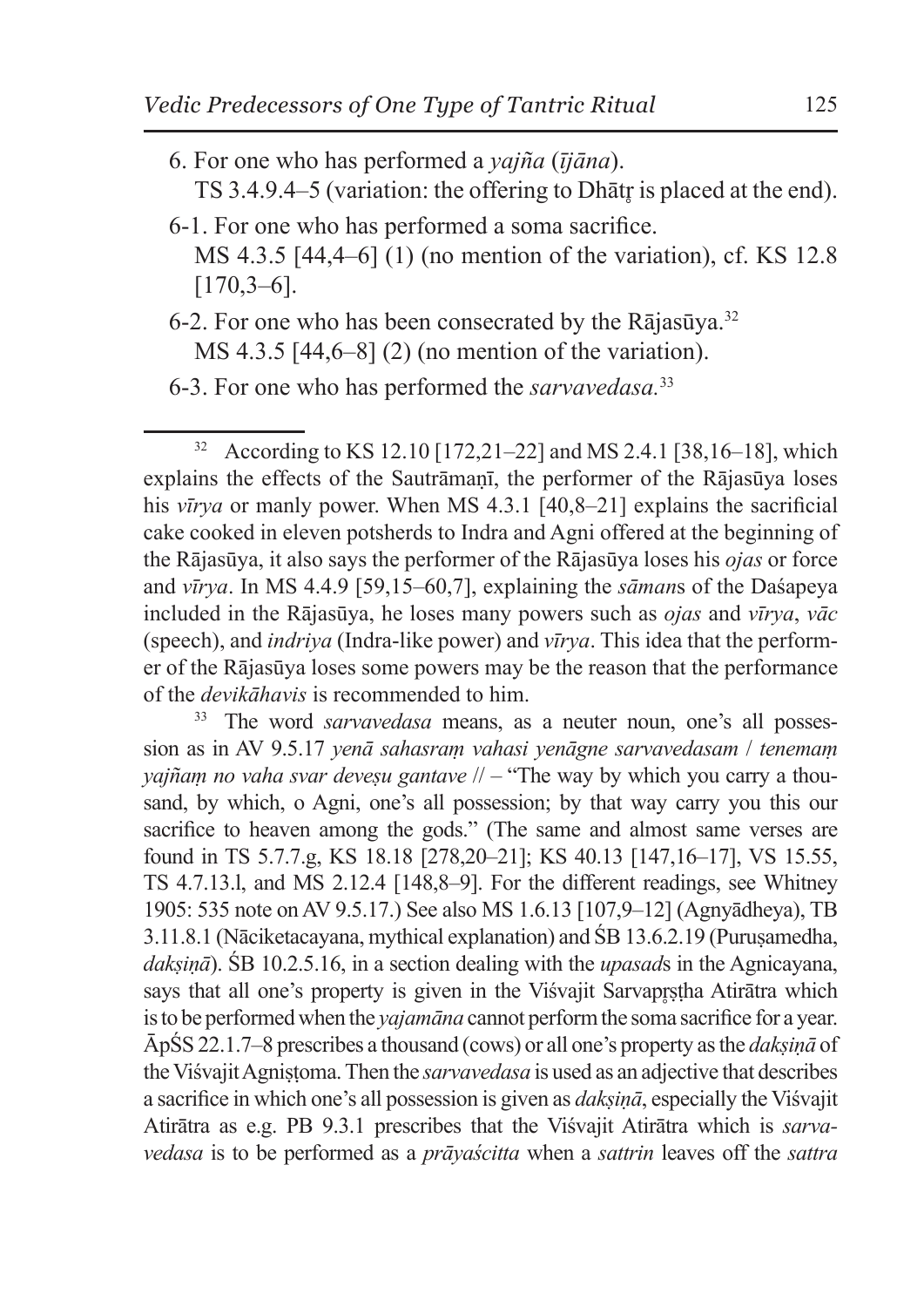- KS 12.8 [171,3–6] (*sarvavedasin)* (6), MS 4.3.6 [45,10–13] (*sarvavedasenejāna*) (7) (no mention of the variation).
- 6-4. For one who performs a soma sacrifice. KS 12.8 [171,6–7] (7), MS 4.3.6 [45,13–16] (8) (no mention of the variation).
- 7. For one whom wisdom (*medhā*) does not favour. TS 3.4.9.5 (variation: the offering to Dhātr is made at the beginning).
- 8. For one who desires brilliance (*ruc*). TS 3.4.9.5–6 (variation: the offering to Dhātr is made in the middle; offerings are cooked in milk).
- 9. For the case to obtain any desire. TS 3.4.9.6–7 (variation: one should offer the first two, and a third to Dhātr, and then the last two).

# **4. Optional rituals:** *kāmyeṣṭi***s,** *kāmyapaśu***s and** *kāmyasoma***s**

Thus I have discussed two examples of the ritual application of a certain ritual element for the accomplishment of various purposes.

unfinished. JB 1.348 [144,9–11] and BaudhŚS 14.29 [202,12–203,2] prescribe the same, but according to TB 1.4.7.7 it is a soma sacrifice which is *sarvapr̥ṣṭha* and *sarvavedasa* which is to be performed as a *prāyaścitta* in the same situation (Caland 1931: 204, note 1 on PB 9.3.2). KB 25.14 [119,3–12] generally states that the Viśvajit Atirātra is*sarvavedasa*, i.e. the performer gives all his possession as its *dakṣiṇā*. In this case, in MS 4.3.6 [45,10–11], the *sarvavedasa* is treated as a sacrifice the performer of which is recommended to perform the *devikāhavis*, namely the word *sarvavedasa* is used as a nominalized adjective denoting a certain sacrifice in which one's all possession is given away. The *sarvavedasa* is mentioned as a sacrifice in which *aśvatara* or a mule is given as *dakṣiṇā* in TS 7.1.1.3 and ĀpŚS 13.5.3; a sacrifice in which *soma* is to be bought with twenty-four cows in ĀpŚS 10.26.5; a sacrifice in which the *aṃśugraha* is to be offered in ŚB 4.6.1.15 and ĀpŚS 12.8.13; a sacrifice in which the *pravargya* is to be performed by one who desires *sarva* in ŚB 14.2.2.47; a sacrifice in which three *anūbandhyā* cows are to be offered in ĀpŚS 13.23.14; a sacrifice in which the Nāciketacayana is to be performed in ĀpŚS 19.14.6.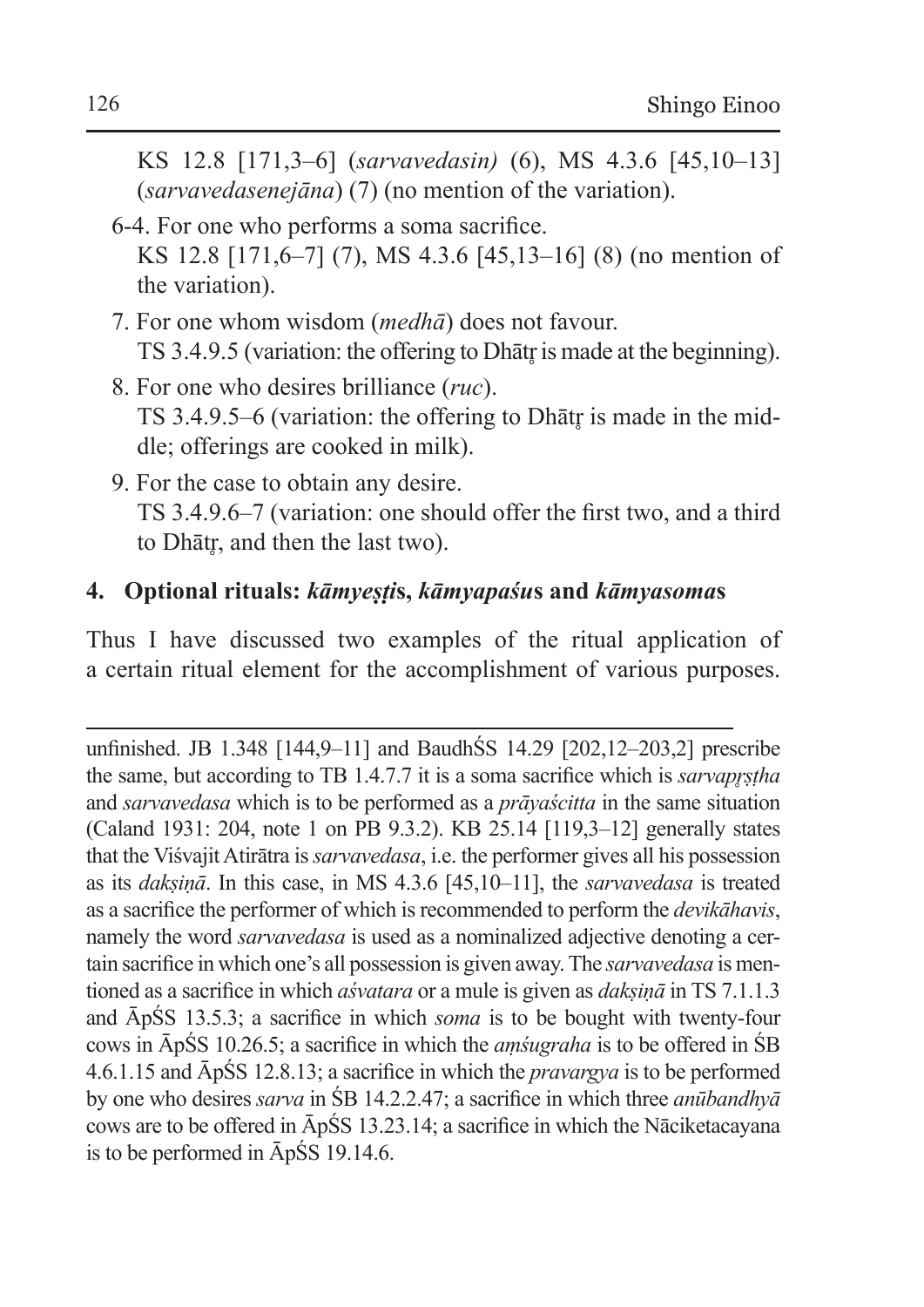When I found these two examples, I also became aware of the fact that in the Vedic ritual texts there were seemingly a great number of cases in which a certain ritual element belonging to different levels of the whole *śrauta* ritual system was used for different purposes or even interpreted differently. On the level of the *iṣṭi*, the animal sacrifice and the *soma* sacrifice, namely on the level of three basic forms of the *śrauta* rituals, there are many variations of each ritual type according to the desires such as the *kāmyeṣṭi*s, *kāmyapaśu*s and *ekāha*s respectively. The *kāmyeṣṭi*s are the variations of the new and full moon sacrifice by changing the deities and oblations to them (Caland 1908: IV) and they are analysed in great detail by W. Caland (Caland 1908).<sup>34</sup> The *kāmyapaśu*s are the variations of the normal animal sacrifice by changing the deities and animals to be offered,35 and the *ekāha*s, which have the character of the optional *soma* sacrifice (Hillebrandt 1897: 138), are the variations of the Agnistoma by choosing one of the four sub-varieties of the Agnistoma such as Ukthya, Sodaśin, Atirātra and Aptoryāma<sup>36</sup> including the Agnistoma itself as the ritual form and changing *daksinā* or other elements.<sup>37</sup> I suppose that

<sup>&</sup>lt;sup>34</sup> The *kāmyeṣṭis* are prescribed in the following texts: KS 9.17–12.9, MS 2.1.1–4.8, TS 2.2.1–2.4.14, GB 2.1.13–16, ĀśvŚS 2.10–13, MānŚS 5.1.5–2.3, BaudhŚS 13.1–43 [119,1–151,7], ĀpŚS 19.18–27, HirŚS 22.3–14.

<sup>35</sup> ĀpŚS 19.16.2 *kāmyaiḥ paśubhir amāvāsyāyāṃ paurṇamāsyāṃ vā yajeta* /1/ *teṣāṃ nirūḍhapaśubandhavat kalpaḥ* /2/ – "1. One should perform the optional animal sacrifices either on the new moon day or on the full moon day. 2. The ritual procedure is like the normal animal sacrifice." They are described in KS 13.1–8, MS 2.5.1–11, TS 2.1.1–10, TB 3.6.1–15, GB 2.2.1, MānŚS 5.2.10, BaudhŚS 24.38–39 [224,10–226,3], ĀpŚS 19.16–17 and HirŚS 22.1–2.

<sup>36</sup> See ĀpŚS 14.1.1 *ukthyaḥ ṣoḍaśy atirātro 'ptoryāmaś cāgniṣṭomasya guṇavikārāḥ* /1/

<sup>37</sup> The *ekāha*s are described in KS 38.1–9, PB 16–19, TB 2.7, ŚB 14–15, JB 2.81–234, LāṭyŚS 8.1–9.4, ĀśvŚS 9.1–10.1.10, ŚāṅkhŚS 14–15, MānŚS 9.3, BaudhŚS 18, 22.30–33, ĀpŚS 22.1–13, HirŚS 17.1–4, KātyŚS 22 and VaitS 39.1–40.14. That they have the character of the optional sacrifices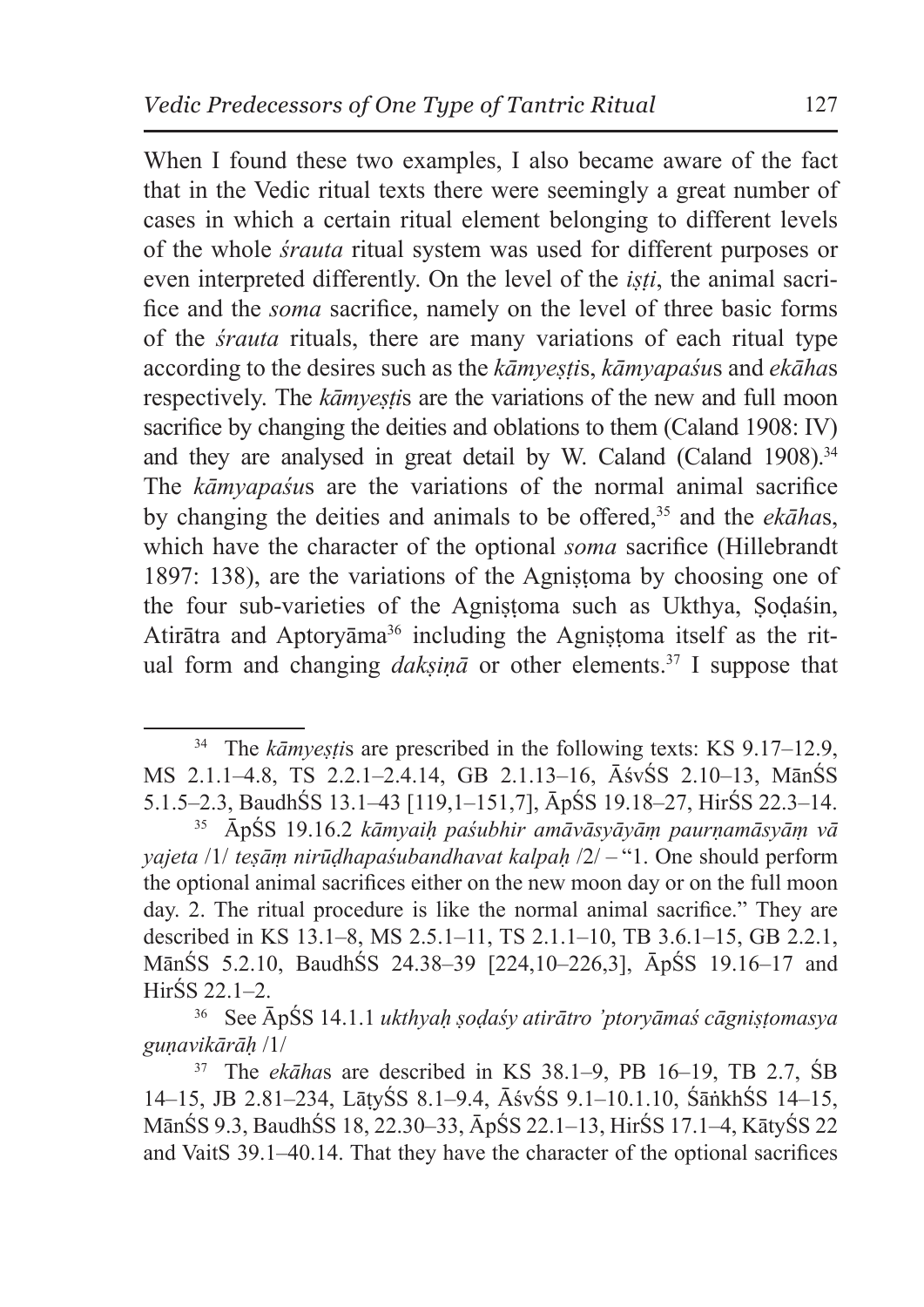the underlying idea which led to produce such *kāmya* variations may be formulated as follows: the ritual procedure of the norms of the *iṣṭi*, the animal sacrifice and the *soma* sacrifice are the source of the supernatural power the efficacy of which was so firmly believed in by people that their variations which retained their basic ritual procedure could again activate their supernatural power.

In the following I briefly describe examples of the ritual applications belonging to the lower levels than the three basic forms of the *śrauta* rituals in order to show how widely this kind of manoeuvre spread in the *śrauta* ritual system.

# **5. Ritual applications of a certain** *iṣṭi* **for different purposes**

The second case of the *devikāhavis* that I have discussed here has as its core a type of *iṣṭi*, namely a *dvādaśakapāla puroḍāśa* to Dhātr̥ and a *caru* to each of the four goddesses Anumati, Rākā, Sinīvālī and Kuhū; thus an offering of certain oblations to certain deities is used repeatedly for different purposes by changing ritual elements slightly. By following the study of the *kāmyestis* by W. Caland (Caland 1908) we can easily find several examples of this type just mentioned. They are as follows:

5-1 A sacrificial cake cooked on eleven potsherds to Indra and Agni, Caland's nos  $1-6$ .<sup>38</sup>

No. 1, for one who desires progeny (*prajākāma*).

No. 2, for one who desires dependent persons (*sajātakāma*).<sup>39</sup>

No. 3, for one who has rivals *(bhrātrvyavat)*.

No. 4, for one who is about to go to battle.

can be found easily by reading the translations of some Śrautasūtras, such as ŚāṅkhŚS 14.14–84 (Caland 1953: 382–419), MānŚS 9.3.4.1–7.31 (van Gelder 1963: 269–273), and ĀpŚS 22.1.6–13.29 (Caland 1928: 306–334).

<sup>38</sup> The following examples are referred to by mentioning the numbers which W. Caland gave in his study of the *kāmyestis*.

<sup>39</sup> For the meaning of *sajāta*, see Rau 1957: 54–56.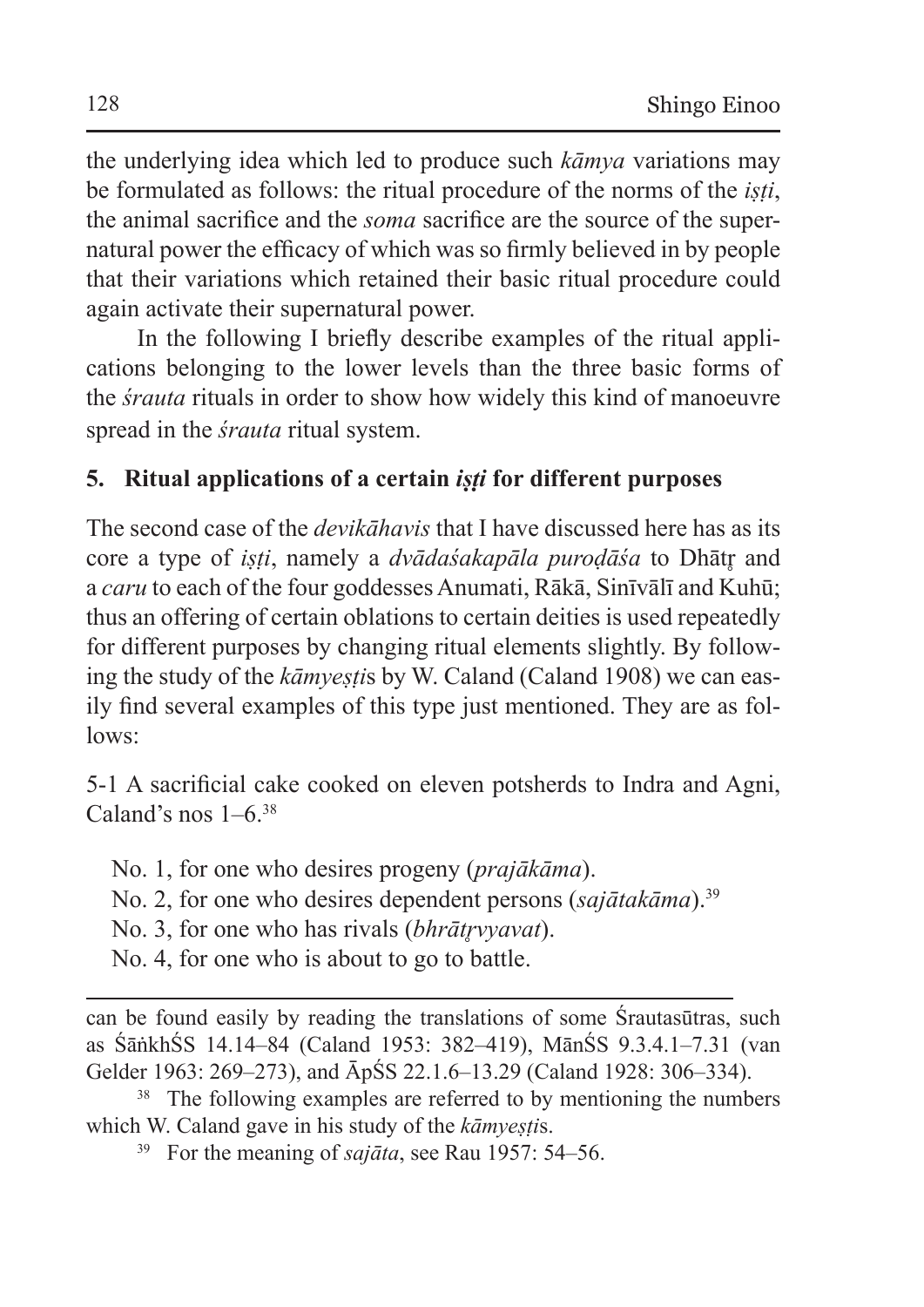No. 5, for one who is going to fight.

No. 6, for one who has won a battle.

These six examples show that one and the same *iṣṭi*, namely the ritual of offering a sacrificial cake cooked on eleven potsherds to Indra and Agni, can be used for six different purposes.

5-2 A sacrificial cake cooked on twelve potsherds to Agni Vaiśvānara, Caland's nos 9–18, 21–24, 29–30

No. 9, for one who desires everything (*sarvakāma*).

No. 10, for the one of two who have made compact who is the first to show treachery (TS 2.2.6.2 *samamānayoḥ pūrvo 'bhidruhya*). No. 11, for one who is eager to come to acquisition (TS 2.2.6.4 *sanim eṣyan*).

No. 12, for one who comes back after obtaining acquisition.

No. 13, for one who is going to eat non-food (*ananna* KS 10.4  $[127,1]$ , MS 2.1.2  $[2,16]$ ).<sup>40</sup>

No. 14, for one who goes to battle (MS).

No. 15, for one who is going to fight.

No. 16, for one who has won a battle.

No. 17, for one who wishes to go to a raid of grain.<sup>41</sup>

No. 18, for one who expects rainfall.

No. 21, for one who desires a village (*grāmakāma*), who desires prosperity (*bhūtikāma*), and who desires fame as a Brahmin (*brahmavarcasakāma*).

No. 22, for one who wants to remove one's sacrificial fire (KS 10.4 [128,19] *agnim utsādayiṣyan*).

<sup>40</sup> TS 2.2.6.2 says *yo vidviṣāṇayor annam atti* – "one who of two who hate each other eats food of the other". Non-food may be food which is socially not allowed to eat.

<sup>41</sup> KS 10.3 [127,14] *yaḥ kāmayetānena rājñā vā grāmaṇyā vedaṃ sasyam ādadīyeti* – "One who wishes, 'I will take off grain with this ruler or with this leader'." MS 2.1.2 [3,6–7] *yaḥ kāmayetānena rājñemān yavān vrīhīn vādadhīyeti* – "One who wishes ' I will put here barley or rice with this ruler'."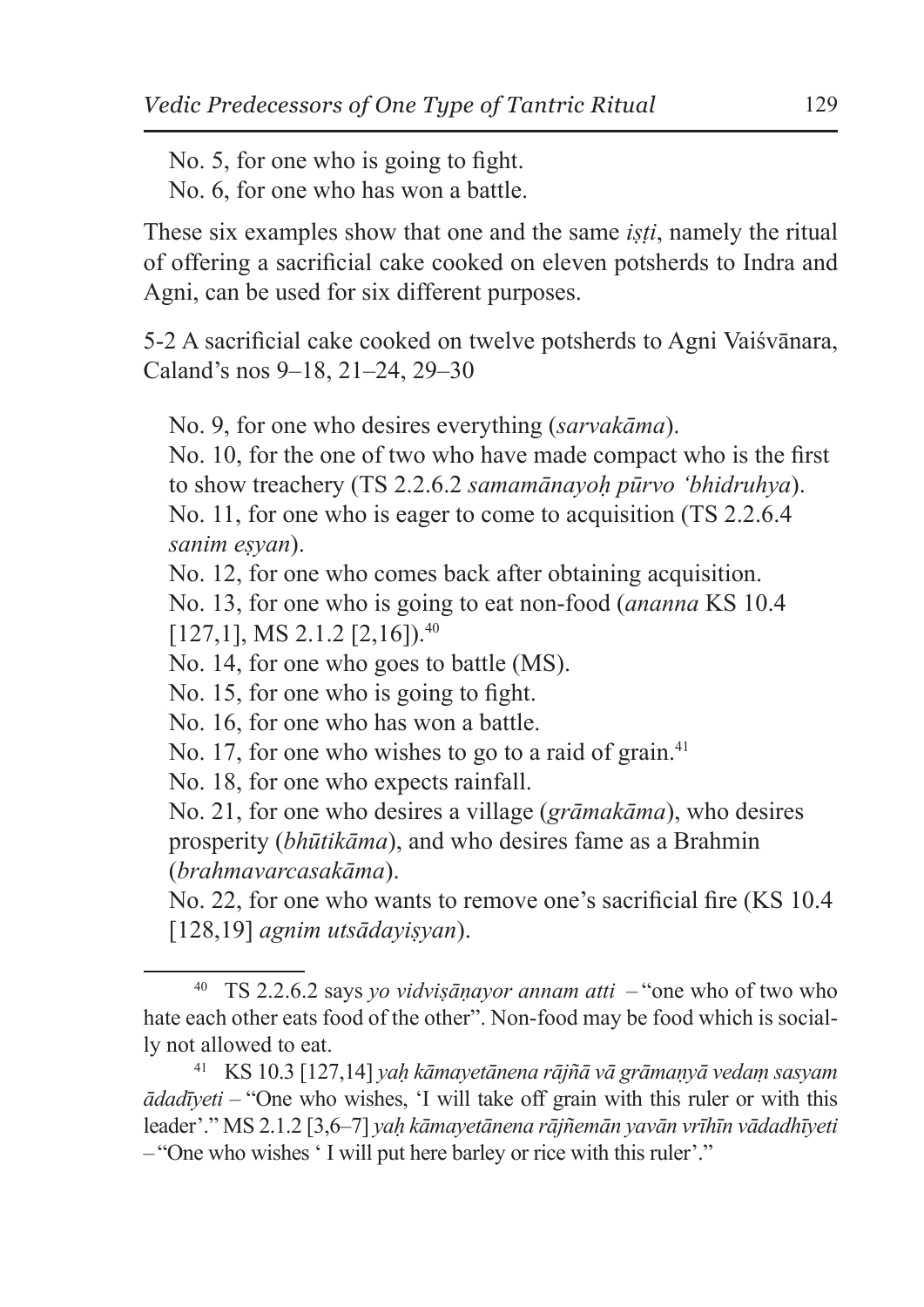No. 23, for one who has received a sheep as *dakṣiṇā*.

No. 24, for one who has received a man as *dakṣiṇā* (KS) or one who has received an animal having teeth in both jaws (TS).

No. 29, for one to whom a son is born.

No. 30, for one who regularly performs the new and full moon sacrifices and omits either a new moon day or a full moon day.

5-3 A *caru* to Soma and Rudra, Caland's nos 42–45.

No. 42, for one who practices sorcery.

No. 43, for one who wishes: 'In his own abode may I produce a foe for him'.42

No. 44, for one who is sick for a long time.

No. 45, for one who desires progeny or cattle.

5-4 A sacrificial cake cooked in eleven potsherds to Agni and Viṣṇu, Caland's nos 47–48, 50–51.

No. 47, for one who practices sorcery.

No. 48, for one who is in battle.

No. 50, for one who begins to perform the animal sacrifice.

No. 51, for one whom the sacrifice does not favour.

5-5 A sacrificial cake cooked on eleven potsherds to Indra and a sacrificial cake cooked on seven potsherds to the Maruts, Caland's nos 58, 60–61.

No. 58, for one who wishes to cause quarrel between *viś* and *kṣatra.*<sup>43</sup> No. 60, for that the relation between *kṣatriya* and *vaiśya* is put in order. No. 61, for one who practices sorcery.

<sup>42</sup> TS 2.2.10.5 *yaḥ kāmayeta sve 'smā āyatane bhrātr̥vyaṃ janeyam iti*. MS 2.1.6 [7,17–18] *yaḥ kāmayeta dvitīyam asya loke janeyam iti* – "One who wishes, 'I will produce the second in his world'." KS 11.5 [150,11] *bhrātr̥vyatāyai vā dvitīyatāyai vā* – "For the fact that (one's rival) has a rival or for the fact he has the second."

<sup>43</sup> KS 10.11 [139,3–4] *yaḥ kāmayeta viśe ca kṣatrāya ca samadaṃ kuryām iti*. TS 2.2.11.2 *yaḥ kāmayeta kṣatrāya ca viśe ca samadaṃ dadhyām iti*.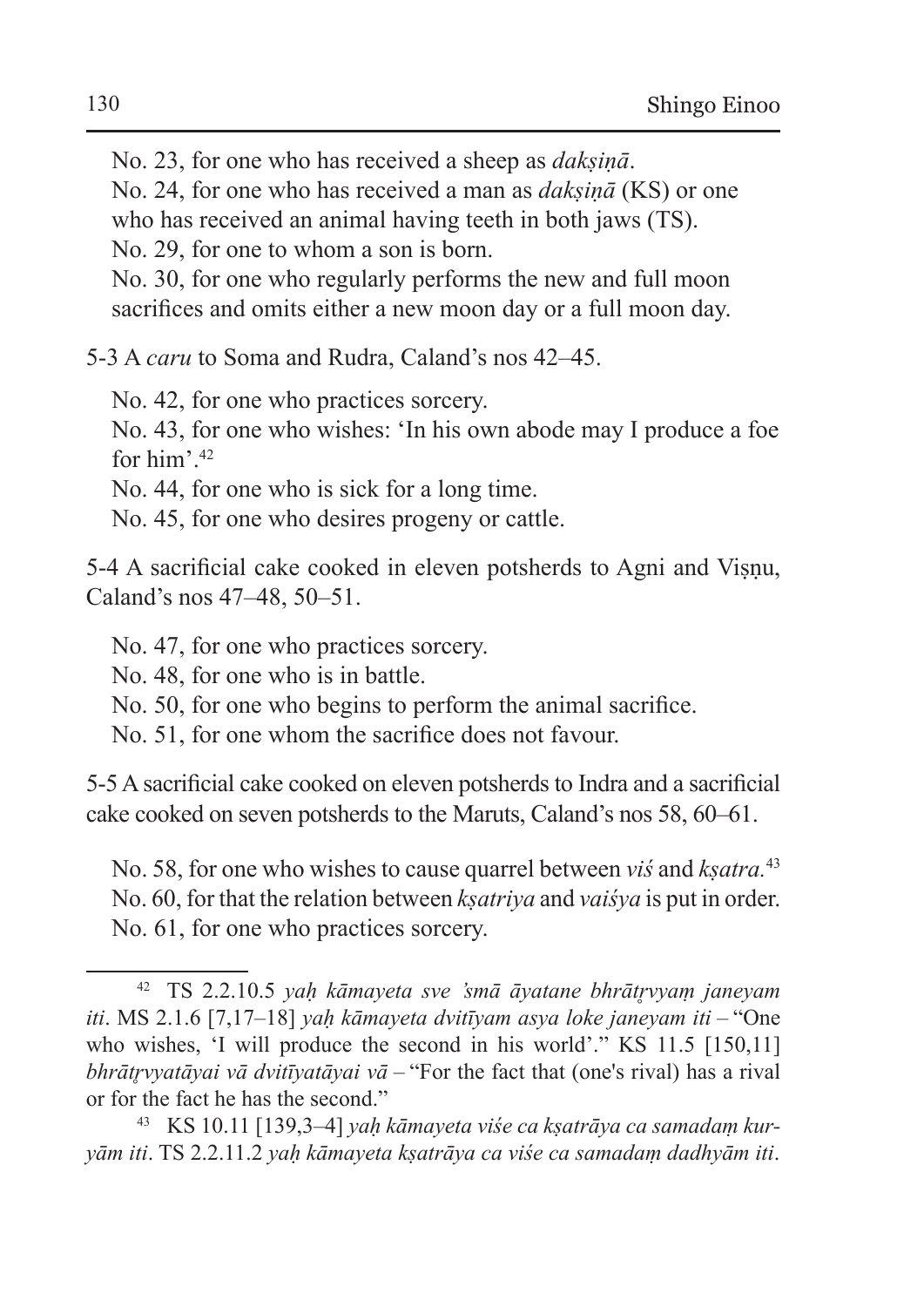5-6 A *caru* to Brhaspati, Caland's nos 102a, 103-105, 107-108.

No. 102a, for one who wants to have the position of a *purohita*. No. 103, for one who desires a village or cattle (MS), or for one who desires a village (TS), or for one who desires dependent persons (KS, *sajātakāma*).

No. 104, for one who is in battle.

No. 105, for one who wants to secure the predominance of the Brahmins over the *vaiśya*s.

No. 107, for a Brahmin who is born after his brothers (TS *brāhmaṇa ānujāvara*) or for one who is born after the brothers (KS *ānujāvara*).

No. 108, for one who desires cattle (KS, MS) or for one who desires progeny (TS).

5-7 A sacrificial cake cooked on eleven potsherds to Indra, Caland's nos 106, 142, 154.

No. 106, for a *rājanya* who is born after the brothers (TS *rājanya ānujāvara*).

No. 142, for a king who was expelled from his kingdom. No. 154, for a *rājanya* who wants to prosper (KS *rājanya bubhūṣat*), or for one who being fit for prosperity is equal with his fellows (TS 2.2.8.6 *yo 'laṃ śriyai sant sadr̥ṅk samānaiḥ syāt*).

5-8 A sacrificial cake cooked on eleven potsherds to Indra Arkavat Aśvamedhavat, Caland's nos 127–129.

No. 127, for one who wants to prosper in foreign people.

No. 128, for one who has attained splendour (*gataśrī*).

No. 129, for one who wishes that a great sacrifice favours him (KS,

MS) or for one whom the great sacrifice does not favour (TS).<sup>44</sup>

<sup>44</sup> KS 10.9 [135,7] *yaḥ kāmayeta mahāyajño mopanamed iti*. MS2.2.9 [22,18–19] *yaḥ kāmayeta mahāyajño mopanamed iti*. TS2.2.7.5 *yaṃ mahāyajño nopanamet*.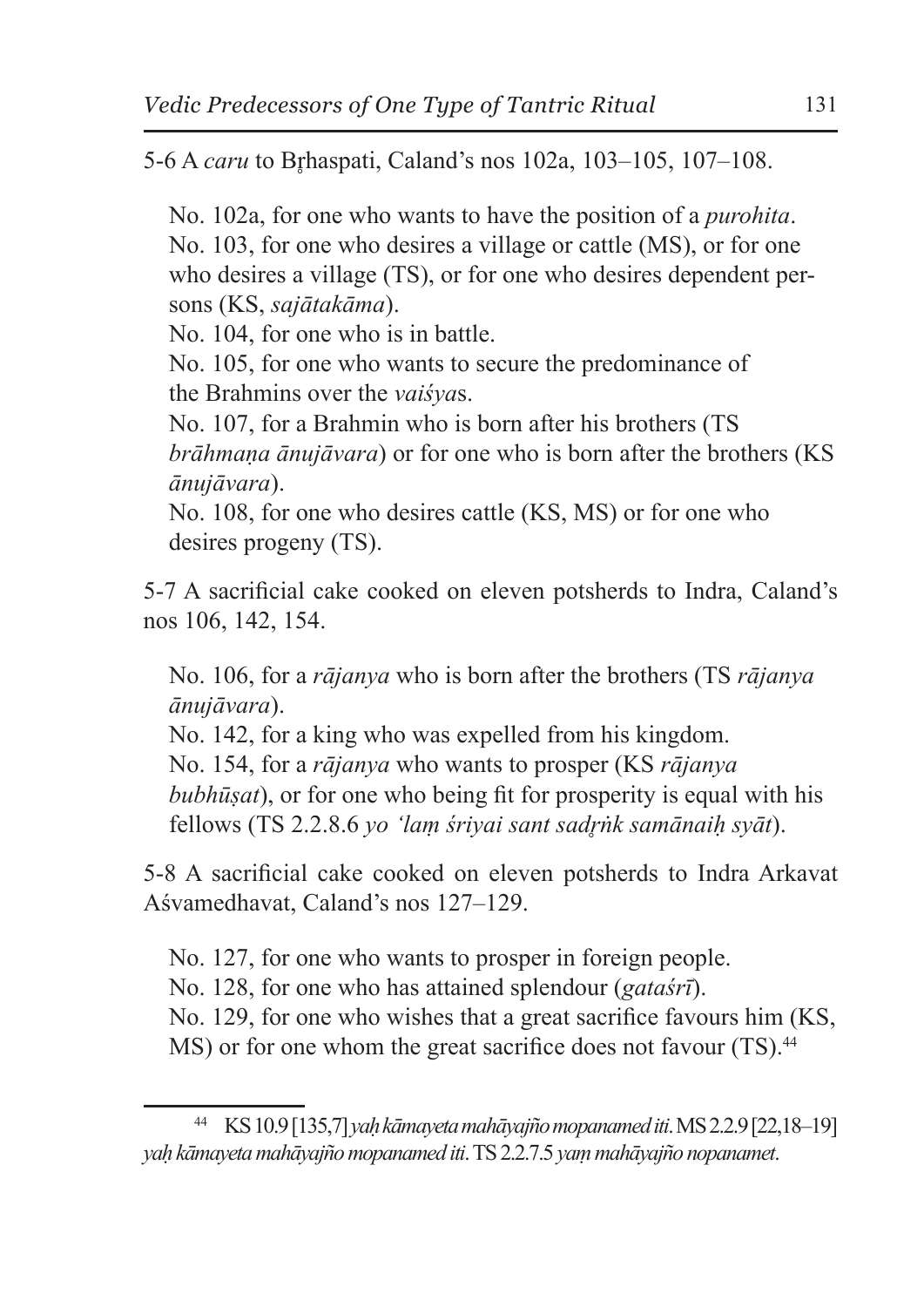5-9 A *caru* to Aryaman, Caland's nos 171–173.

- No. 171, for one who desires heaven.
- No. 172, for one who wants that one's people become fond of giving.<sup>45</sup>
- No. 173, for one who wants a safe journey to the foreign people.<sup>46</sup>

Thus we have a great number of examples of this kind of ritual applications that an offering of certain oblations to certain deities is used repeatedly for different purposes. Of the first six examples of the sacrificial cake cooked on eleven potsherds to Indra and Agni mentioned in paragraph 5-1, the *Taittirīya Saṃhitā* describes four cases, namely no. 1 in TS 2.2.1.1–2, no. 2 in TS 2.2.1.2, no. 4 in TS 2.2.1.2–3 and no. 6 in TS 2.2.1.3–4 successively. The TS only explains differently but does not mention any concrete changes of ritual elements. We know from the description in BaudhŚS that the inviting verse and the offering verse change partly.<sup>47</sup>

# **6. Variations of a certain ritual element**

Variations of a certain ritual element in the course of the performance can be regarded as other examples.

6-1 Different numbers of the *sāmidhenī* verses,<sup>48</sup> TS 2.5.10.1–4:

- 1. Nine for a *rājanya*.
- 2. Fifteen for a *rājanya*.
- 3. Seventeen for a *vaiśya*.
- 4. Twenty-one for one who desires firm position (*pratiṣṭhākāma*).
- 5. Twenty-four for one who desires fame as a Brahmin.

 $47$  According to BaudhŚS 13.2 [120,8] the inviting verse and the offering verse of no. 1 is TS 1.1.14.a and b; the two verses of no. 2 are TS 4.2.11.a and b (BaudhŚS 13.2 [120,10]), the two verses of no. 4 are TS 4.2.11.a and b (BaudhŚS 13.2 [120,10], but the no. 6 uses the same pair of verses as no. 1.

<sup>48</sup> In the *śrauta* sacrifice the *hotr̥* priest recites a certain number of the *sāmidhenī* verses before offering various oblations and the *adhvaryu* puts

<sup>45</sup> KS 11.4 [148,3–4] = TS 2.3.4.1 *yaḥ kāmayeta dānakāmā me prajās syur iti*.

<sup>46</sup> TS 2.3.4.2 *yaḥ kāmayeta svasti janatām iyām iti*.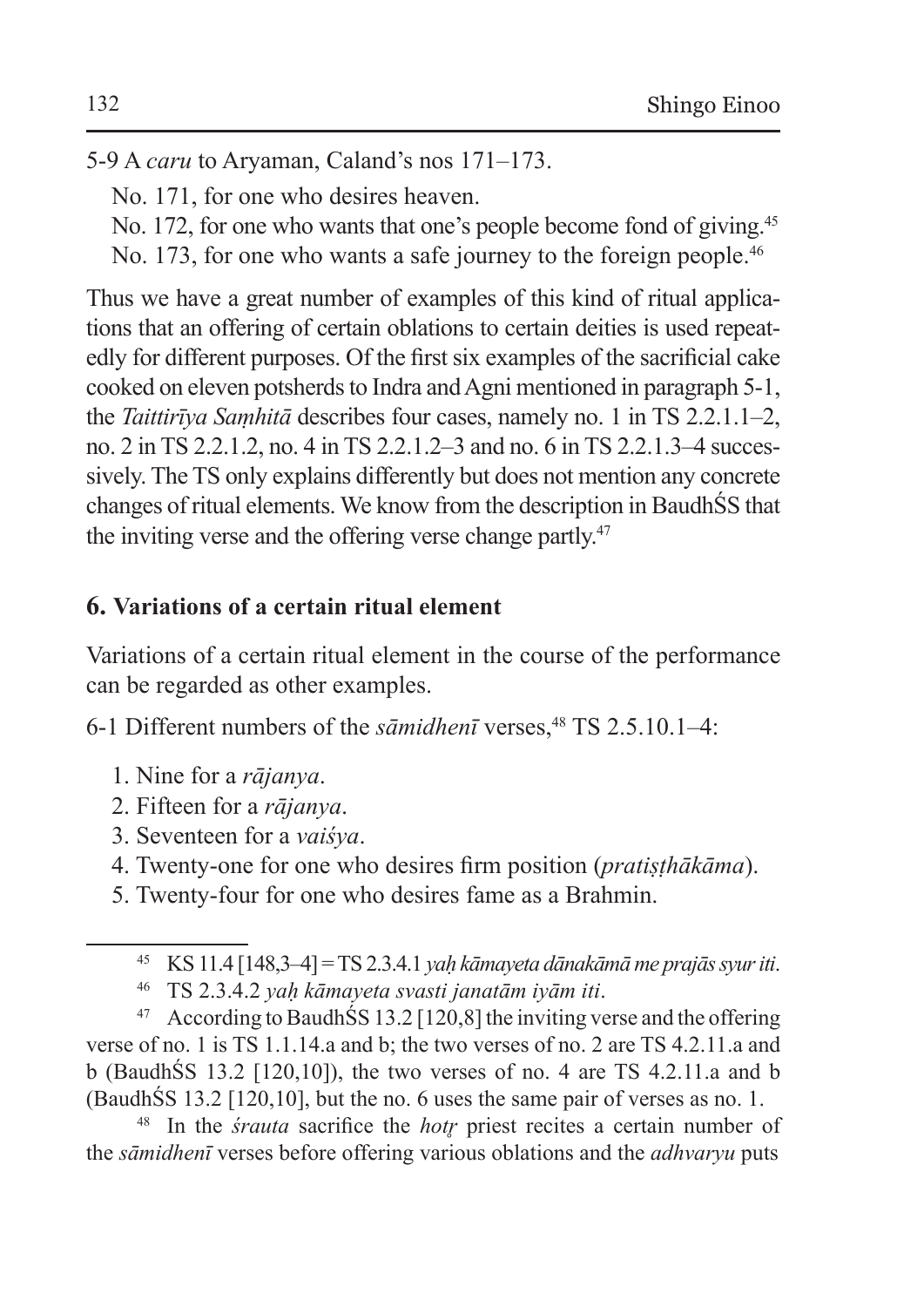- 6. Thirty for one who desires food (*annakāma*).
- 7. Thirty-two for one who desires firm position.
- 8. Thirty-six for one who desires cattle.
- 9. Forty-four for one who desires Indra-like power (*indriyakāma*).
- 10. Forty-eight for one who desires cattle.
- 11. Verses in all metres for one who offered many sacrifices.
- 12. Unlimited numbers are for unlimited desires.

6-2 Different materials for offering in the Agnihotra, TB 2.1.5.5–6:

- 1. Melted butter for one who desires brilliance (*tejaskāma*).
- 2. Milk for one who desires cattle.
- 3. Yogurt for one who desires Indra-like power.
- 4. Rice gruel (*yavāgū*) for one who desires a village.

6-3 Different kinds of wood of the *yūpa* or the sacrificial post in the animal sacrifice, AB 2.1.5, 6, 10:

1. (AB 2.1.5) *khadira* wood for one who desires heaven.

2. (AB 2.1.6) *bilva* wood for one who desires proper food and prosperity (*annādyakāma*, *puṣṭikāma*).

3. (AB 2.1.10) *palāśa* wood for one who desires brilliance (*tejaskāma*).

6-4 Different metres of the *saṃyājye*49 in the *dīkṣaṇīyeṣṭi*, AB 1.5.1–25:

1. (AB 1.5.1) *gāyatrī* for one who desires brilliance and fame as aBrahmin.

<sup>49</sup> The *saṃyājye* or two *saṃyājya*s are the name of the inviting verse (*puro 'nuvākyā*) and the offering verse (*yājyā*) for the offering to Agni Sviṣṭakr̥t performed just after the main offerings of each sacrifice. See e.g. commentary on ĀśvŚS 2.1.21 *sauviṣṭakr̥tyor yājyānuvākyayor r̥cor anena saṃyājye iti saṃjñā vidhīyate*.

the kindling sticks of the same number to prepare the fire for offering to the accompaniment of these verses. Their number varies according to the sacrifice, e.g. fifteen in the new and full moon sacrifice (Hillebrandt 1879: 79, n. 2), and seventeen in the Cāturmāsya (Einoo 1988: 30) and the normal animal sacrifice (Schwab 1886: 83). The cases discussed here in paragraph 6–1 are applied to the performance of the new and full moon sacrifice.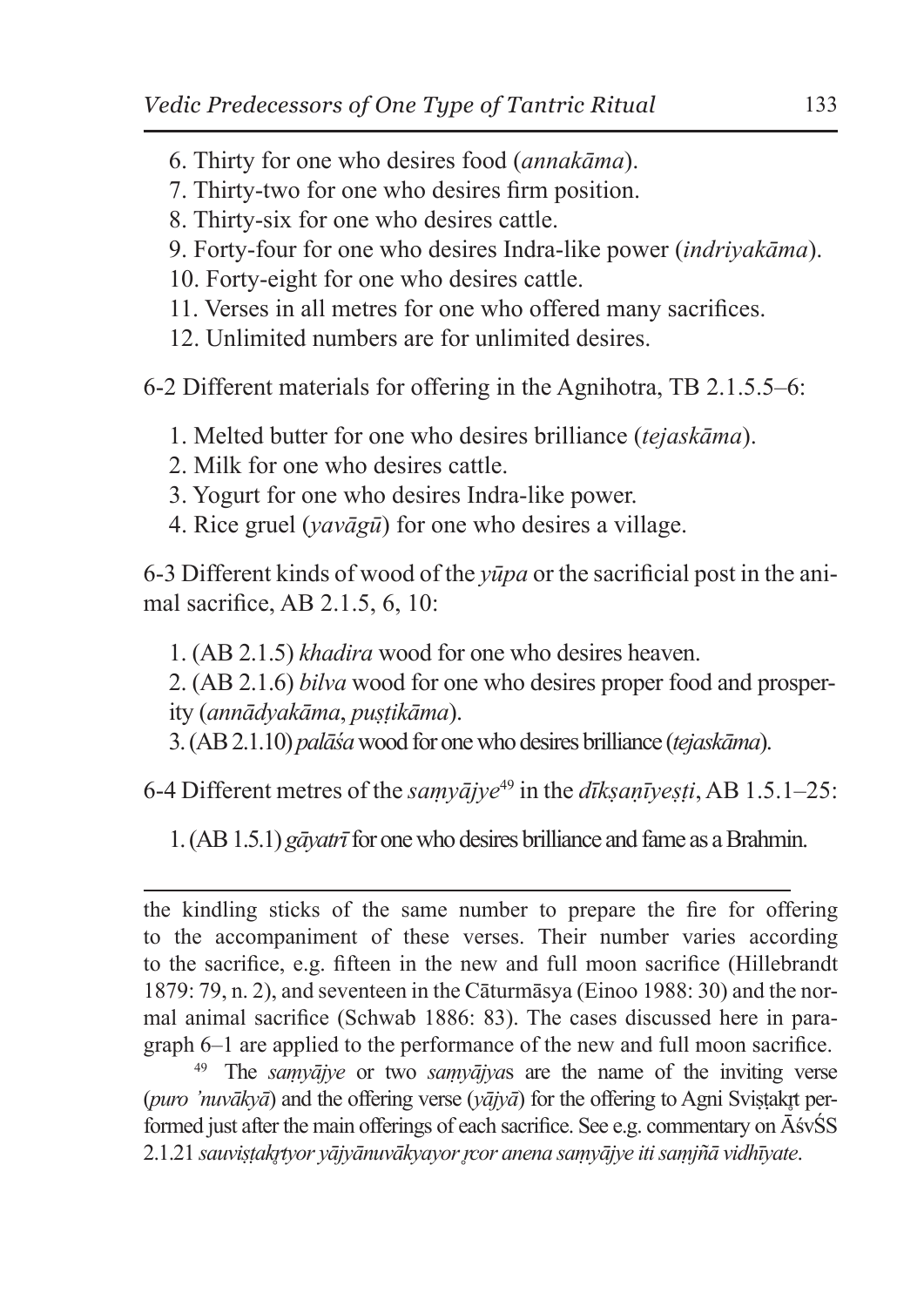2. (AB 1.5.4) *uṣṇih* for one who desires full lifespan (*āyuṣkāma*).

3. (AB 1.5.7) *anuṣṭubh* for one who desires heaven.

4. (AB 1.5.10) *brhatī* for one who desires splendour and fame (*śrīkāma* and *yaśaskāma*).

5. (AB 1.5.13) *paṅkti* for one who desires sacrifice (*yajñakāma*).

6. (AB 1.5.16) *triṣṭubh* for one who desires manly power.

7. (AB 1.5.19) *jagatī* for one who desires cattle.

8. (AB 1.5.22) *virāj* for one who desires proper food.

6-5 Different characteristics of the sacrificial ground of the soma sacrifice, TS 6.2.6.1–4:

1. A *purohavis*50 for one for whom he wishes that the further sacrifice favours one and that one gains the world of heaven.

2. An *āpta*51 for one who has a rival.

3. An *ekonnata*52 for one who desires cattle.

4. A *tryunnata*53 for one who desires heaven.

<sup>51</sup> TS 6.2.6.1–2 *panthāṃ vādhisparśayet kartaṃ vā yāvan nānase yātavai* /1/ *na rathāyaitad vā āptaṃ devayajanam* – "He should make it touch the road or a pit so that neither a wagon nor a chariot can go between. That is a contiguous place of sacrifice" (Keith 1914: 507).

<sup>52</sup> TS 6.2.6.2 *antarā sadohavirdhāne unnataṃ syād etad vā ekonnataṃ devayajanam* – "It should be elevated between the seat (the *sadas* hut) and oblation-holders (the two *havirdhāna* carts). That is a place of sacrifice elevated in one place" (Keith 1914: 507).

<sup>53</sup> TS 6.2.6.2–3 *antarāhavanīyaṃ ca havirdhānaṃ ca* /2/ *unnataṃ syād antarā havirdhānaṃ ca sadaś cāntarā sadaś ca gārhaptyaṃ caitad vai tryunnataṃ devayajanam* – "It should be elevated between the Āhavanīya fire and the oblation-holder, between the oblation-holder and the seat, and between the seat and the Gārhapatya fire" (Keith 1914: 508).

<sup>50</sup> TS 6.2.6.1 *etad vai purohavir devayajanaṃ yasya hotā prātaranuvākam anubruvann agnim apa ādityam abhi vipaśyati* – "That is the place of sacrifice where the sacrifice faces the east, where the Hotr̥ as he recites the Prātaranuvāka gazes upon the fire, water, and the sun "(Keith 1914: 507).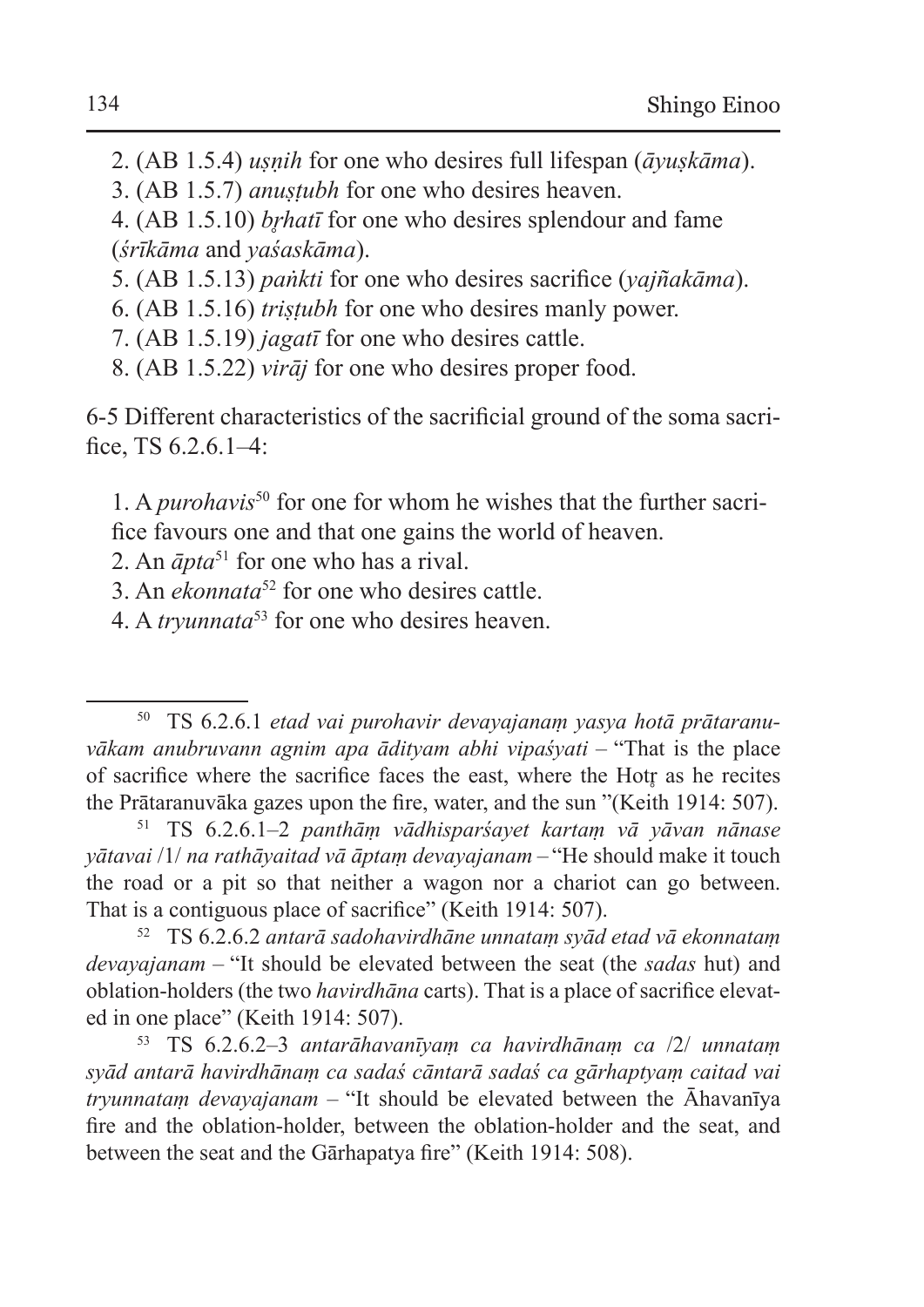5. A *pratiṣṭhita*54 for one who desires the firm position.

6. A place where various kinds of grasses are intertwined<sup>55</sup> for one who desires cattle.

7. A *nirrtigrhita*<sup>56</sup> for one for whom he wishes: 'May I cause his sacrifice to be seized by Nirrti.'

8. A *vvāvrtta*<sup>57</sup> for one regarding whom they have doubts as to common meals or to marriage.58

9. A *kārya* or an artificial (?) for one who desires prosperity.

# **7. Different interpretations of one and the same ritual act or element**

When we take into consideration the fact that the offerings with the *rāṣṭrabhr̥t* mantras and the performance of the *devikāhavis* sometimes bring different results even without changing any ritual acts, the same way of thinking is expressed in the examples which interpret one and the same ritual act or a certain ritual element differently and attribute different results or purposes to it:

7-1 Three different effects of the worship of the fire (*agnyupasthāna*) in the Agnihotra. TS 1.5.9.1–5:

1. (TS 1.5.9.1–2) he is fruitful and day by day becomes greater.

2. (TS 1.5.9.2–3) he becomes possessed of cattle.

3. (TS 1.5.9.4–5) he goes to the world of heaven and lives all his days (Keith 1914: 78–79).

<sup>57</sup> TS 6.2.6.4 *prācīnam āhavanīyāt pravaṇaṃ syāt pratīcīnaṃ gārhapatyād etad vai vyāvr̥ttaṃ devayajanam* – "It should be sloping east of the Āhavanīya and west of the Gārhapatya" (Keith 1914: 508).

<sup>58</sup> TS 6.2.6.4 *yam pātre vā talpe vā mīmāṃseran*.

<sup>54</sup> TS 6.2.6.3 *etad vai pratiṣṭhitaṃ devayajanaṃ yat sarvataḥ samam* "That is a place of sacrifice which is firm, which is level on all sides" (Keith 1914: 508).

<sup>55</sup> TS 6.2.6.3 *yatrānyā anyā oṣadhayo vyatiṣaktāḥ syus*.

<sup>56</sup> TS 6.2.6.4 *etad vai nirr̥tigr̥hītaṃ devayajanaṃ yat sadr̥śyai satyā r̥kṣam* – "That is a place of sacrifice seized by destruction where there is a bare patch of level ground" (Keith 1914: 508).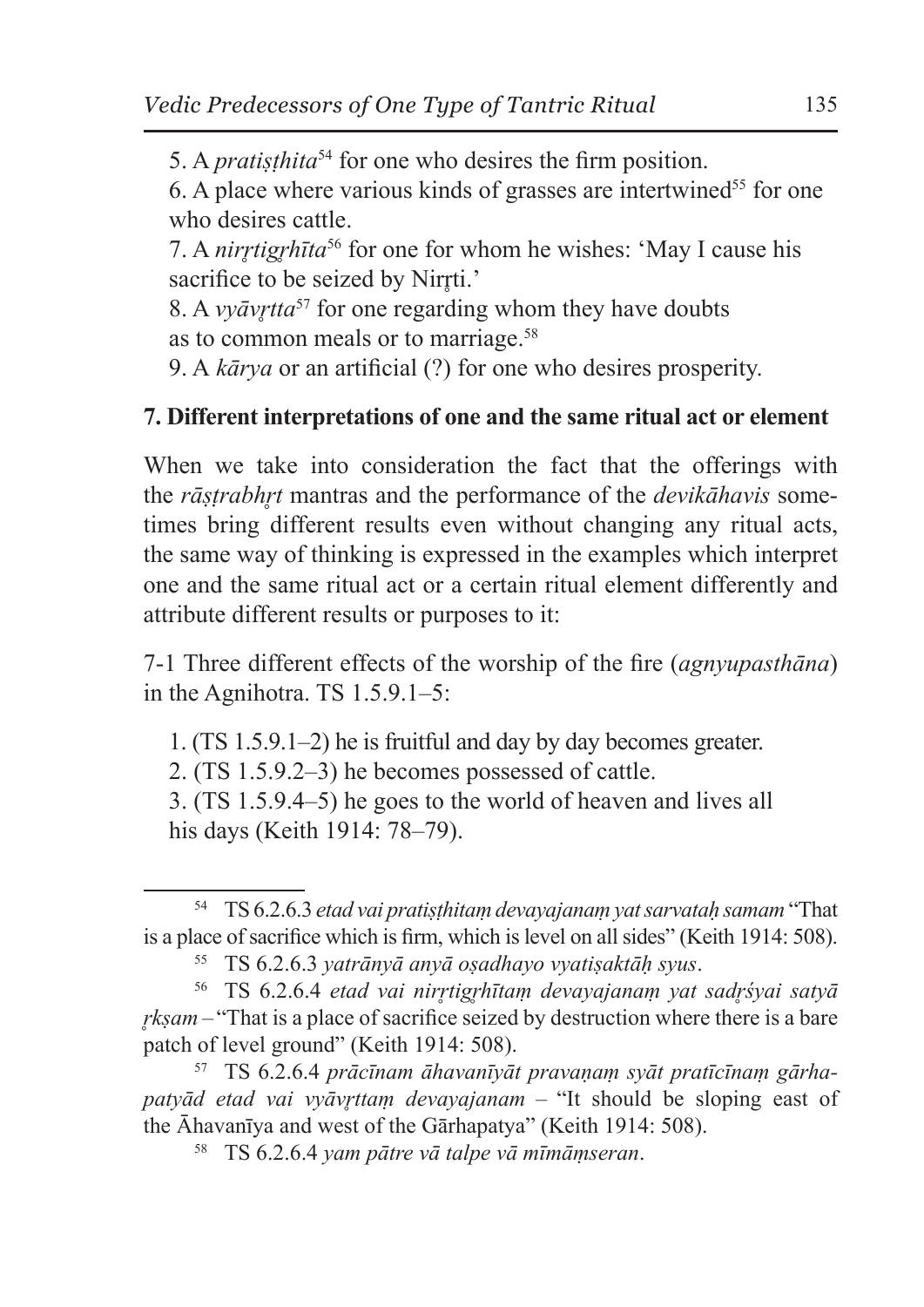7-2 Five different explanations of the formulas: *ā śrāvaya*, *astu śrauṣaṭ*, *yaja*, *ye yajāmahe*, and *vaṣaṭkāra.*59 TS 1.6.11.1–4:

1. (TS 1.6.11.1) he rests secure through the sacrifice and does not fall away from the sacrifice.

- 2. (TS 1.6.11.1–2) he reaches the end with a secure and uninjured sacrifice.
- 3. (TS  $1.6.11.2-3$ ) he milks *sūnrtā* or generousness.
- 4. (TS 1.6.11.3–4) for him the quarters are made to swell.
- 5. (TS 1.6.11.4) he becomes propitious (*puṇya*) (Keith 1914: 94–95).
- 7-3 Seven different explanations of the *anvāhārya.*60 TS 1.7.3.1–3:
	- 1. (TS 1.7.3.1a) he delights the Brahmins.
	- 2. (TS 1.7.3.1b) he mends the rent in the sacrifice.

3. (TS 1.7.3.1–2) whatever in the sacrifice is harsh or injured, that he makes good.

- 4. (TS 1.7.3.2a) he delights the messengers of the gods.
- 5. (TS 1.7.3.2b) he assuredly enjoys Prajāpati.
- 6. (TS 1.7.3.2c) in order to win Prajāpati.
- 7. (TS 1.7.3.3) he prospers himself, his foe is defeated (Keith 1914: 100).

7-4 Five different explanations of the *prayajas*.<sup>61</sup> TS 2.6.1.1–7:

- 1. Five seasons are obtained.
- 2. Uṣas, sacrifice, cattle, progeny and speech are obtained.
- 3. The sacrificer stands firm in this world, in the sacrifice and

in the atmosphere, in cattle, on the way leading to the gods, and

<sup>59</sup> For the dialogues between the *adhvaryu* and the *āgnīdhra* and between the *adhvaryu* and the *hotr̥* by using each of these words in the new and full moon sacrifice, see Hillebrandt 1880: 104–105.

<sup>60</sup> The *anvāhārya* is cooked rice given to the priests after the main events of the sacrifice, see Hillebrandt 1880: 132–134.

<sup>&</sup>lt;sup>61</sup> Before the main offerings in the new and full moon sacrifices five *prayāja*s or preliminary offerings of butter to five deities, namely to *samidh*s, *iḍ*s, *tanūnapāt*, *barhi*s and the deities of the main offerings, are performed. See Hillebrandt 1879: 94–101.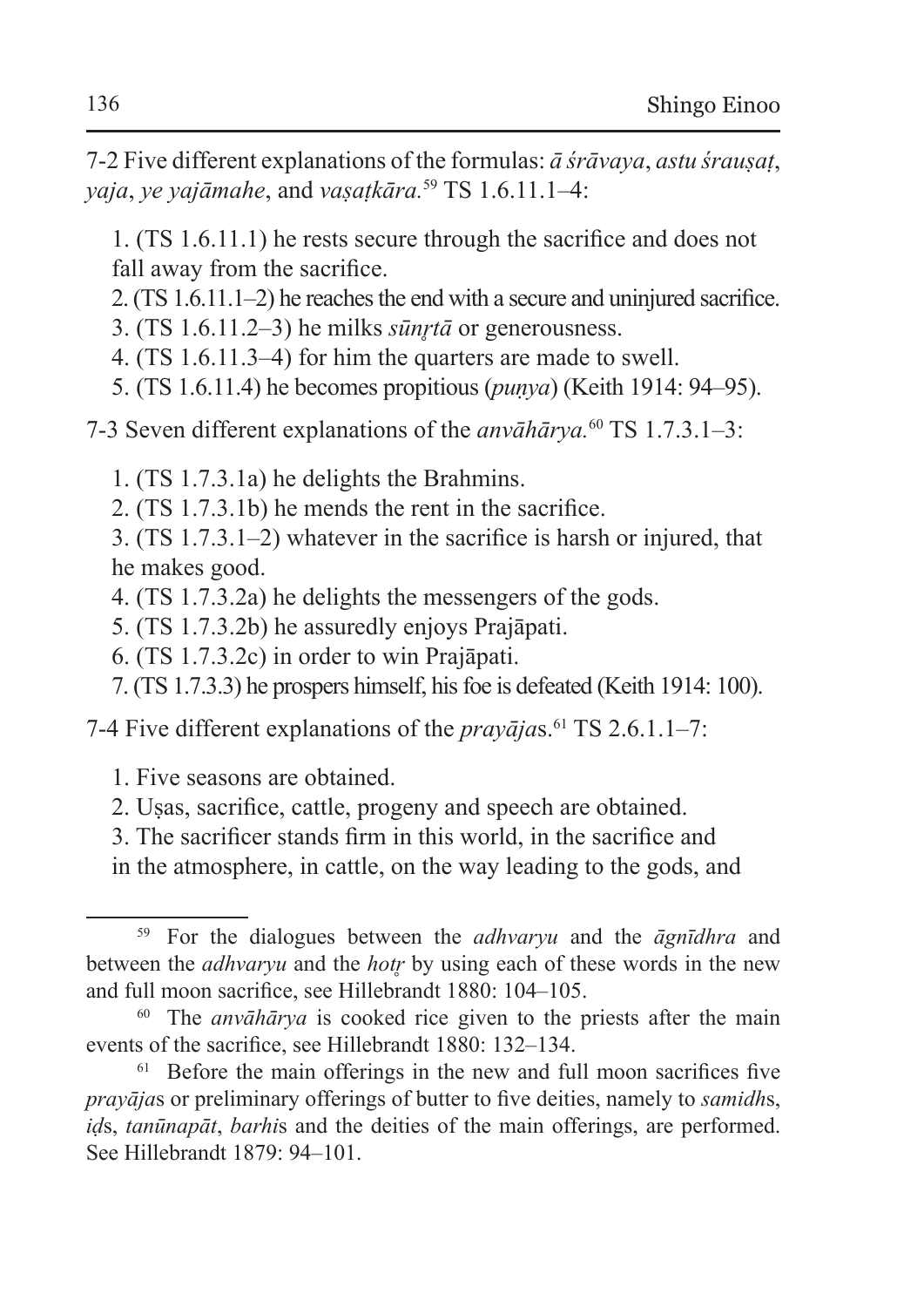in the world of heaven.

4. The sacrificer expels his enemy.

5. The sacrificer who knows the two sets of pairs, namely the pair of *samidh*s and *tanūnapāt* and the pair of *iḍ*s and *barhis*, is propagated with progeny, cattle and pairs.

7-5 Seven different explanations of the new and full moon sacrifices. TS 2.5.6.1–3:

1. The new and full moon sacrifices are the chariot of the gods (*devaratha*); one who performs the *soma* sacrifice, after performing these two sacrifices, rests in the chosen resting-place of the gods which is conspicuous for their chariot (tracks).<sup>62</sup>

2. They are the limbs and joints of the year; the performer of them puts the limbs and joints of the year in order.<sup>63</sup>

3. They are the eyes of the year; the performer of them sees with them the world of heaven.<sup>64</sup>

4. They are the striding of the gods; the performer of them steps in the striding of the gods. $65$ 

5. They are the way leading to the gods; the performer of them mounts the way leading to the gods.<sup>66</sup>

6. They are the two bay horses of the gods; the performer of them carries oblation with the two bay horses of the gods. $67$ 

<sup>65</sup> TS 2.5.6.2 *ya evaṃ vidvān darśapūrṇamāsau yajate devānām eva vikrāntim anu vi kramate.*

<sup>66</sup> TS 2.5.6.2 *ya evaṃ vidvān darśapūrṇamāsau yajate ya eva devayānaḥ panthās taṃ samārohati*.

<sup>67</sup> TS 2.5.6.2–3 *ya evaṃ vidvān darśapūrṇamāsau yajate yāv eva devānāṃ harī tābhyām* /2/ *evaibhyo havyaṃ vahati*.

<sup>62</sup> TS 2.5.6.1 *yo darśapūrṇamāsāv iṣṭvā somena yajate rathaspaṣṭa evāvasāne vare devānām ava syati*.

<sup>63</sup> TS 2.5.6.1 *ya evaṃ vidvān darśapūrṇamāsau yajate 'ṅgāparūṃṣy eva saṃvatsarasya prati dadhāti.*

<sup>64</sup> TS 2.5.6.1 *ya evaṃ vidvān darśapūrṇamāsau yajate tābhyām eva suvargaṃ lokam anu paśyati*.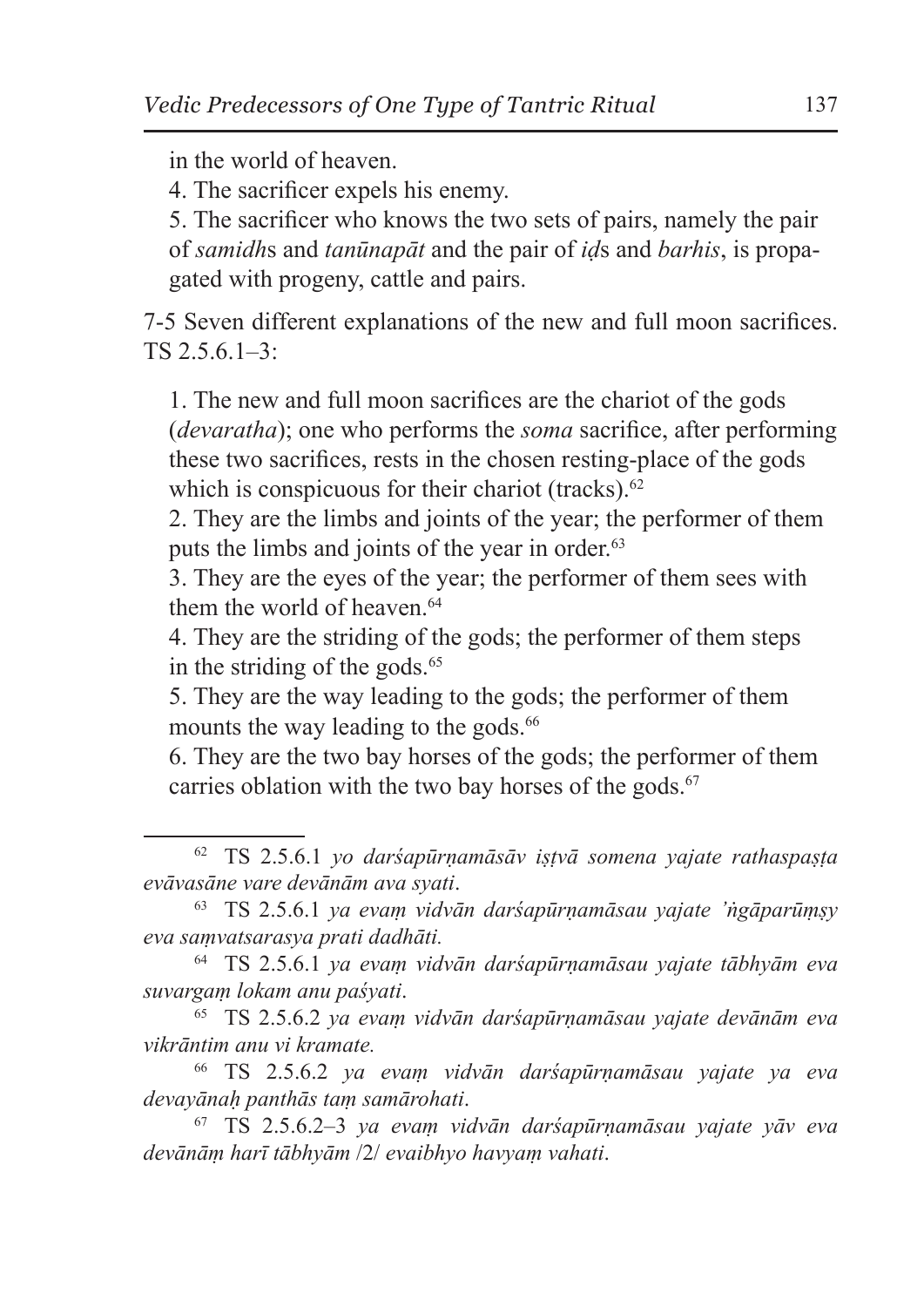7. They are the mouth of the gods; the performer of them manifestly offers in the mouth of the gods<sup>68</sup> (Keith 1914: 194–195).

7-6 Six different purposes of the performance of the Agnicayana.<sup>69</sup>

- 0. The performer prospers.70
- 1. The performer becomes the owner of the fire.
- 2. The gods become aware of him.
- 3. He becomes the owner of a house.
- 4. He becomes the owner of cattle.
- 5. Seven generations, namely three ancestors, three descendants, and he himself, live upon him in yonder world.71

# **Concluding remarks**

Thus I have examined a number of examples of different ritual applications and of different interpretations of one and the same ritual element on different levels of the whole *śrauta* ritual system. Each type of the *śrauta* sacrifice, an *iṣṭi* or an animal sacrifice or a *soma* sacrifice, was a source of supernatural power and the Vedic Brahmins and the surrounding people believed in its manifold efficacies. Therefore they

<sup>68</sup> TS 2.5.6.3 *ya evaṃ vidvān darśapūrṇamāsau yajate sākṣād eva devānām āsye juhoti*.

<sup>69</sup> By repeating the same pattern of the sentences six different purposes of the Agnicayana are expressed. The first purpose reads as follows: TS 5.5.2.1–2 *kasmai kam agniś cīyata ity āhur agnivān* /1/ *asānīti vā agniś cīyate 'gnivān eva bhavati* – "For what purpose is the fire piled? Thus they say. 'May I become the owner of the fire,' thus the fire is piled. He really becomes the owner of the fire."

<sup>&</sup>lt;sup>70</sup> At the beginning of the chapter a mythical episode is related and the purpose that the performer prospers is given as the conclusion: TS 5.5.2.1 *ya evaṃ vidvān agniṃ cinuta r̥dhnoty eva*.

<sup>71</sup> TS 5.5.2.2 *kasmai kam agniś cīyata ity āhuḥ sapta mā puruṣā upa jīvan iti vā agniś cīyate trayaḥ prāñcas trayaḥ pratyañca ātmā saptama etāvanta evainam amuṣmiṅ loke upa jīvanti*.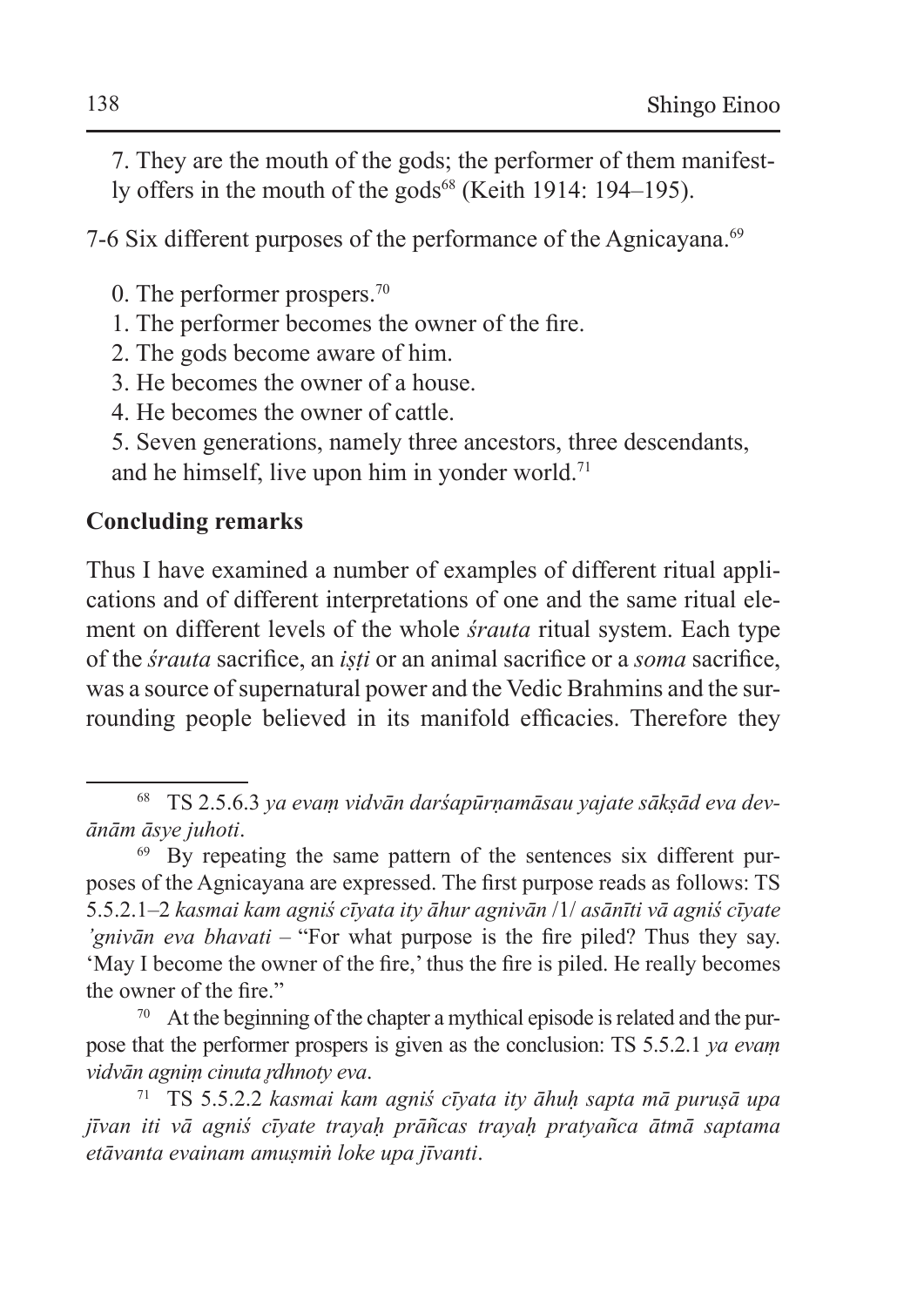interpreted a certain sacrifice differently, and they performed a certain sacrifice for the sake of different results. A ritual element of the *śrauta* sacrifice was again full of such power that changes of a ritual element brought different effects. This widespread phenomenon in the Vedic ritual texts that a certain ritual element is used for various purposes is supposedly based on the firm belief of the Vedic people that the *śrauta* ritual is an excellent source of supernatural power which can accomplish a variety of effects. And this mentality seemingly survived so deeply in the minds of the post-Vedic ritual practitioners that when they invented a powerful deity or a powerful mantra of a certain deity, it was natural for them to use it for the sake of various purposes. We cannot assume direct relations between the Vedic and Tantric rituals but the ritual applications of one and the same mantra of a certain deity for a variety of effects may be understood as a remote survival of the firm belief of the Vedic Brahmins in their powerful ritual system.

### **Abbreviation:**

AB: *Aitareyabrāhmaṇa*. ĀpŚS: *Āpastambaśrautasūtra*. ĀśvŚS: *Āśvalāyanaśrautasūtra*. AVPŚ: *Atharvavedapariśiṣṭa*. BaudhŚS: *Baudhāyanaśrautasūtra*. BhārŚS: *Bhāradvājaśrautasūtra*. GB: *Gopathabrāhmaṇa*. HirŚS: *Hiraṇyakeśiśrautasūtra*. JB: *Jaiminīyabrāhmaṇa*. KapS: *Kapiṣṭhalakaṭhasaṃhitā*. KātyŚS: *Kātyāyanaśrautasūtra*. KB: *Kauṣītakibrāhmaṇa*. KS: *Kāṭhaka*.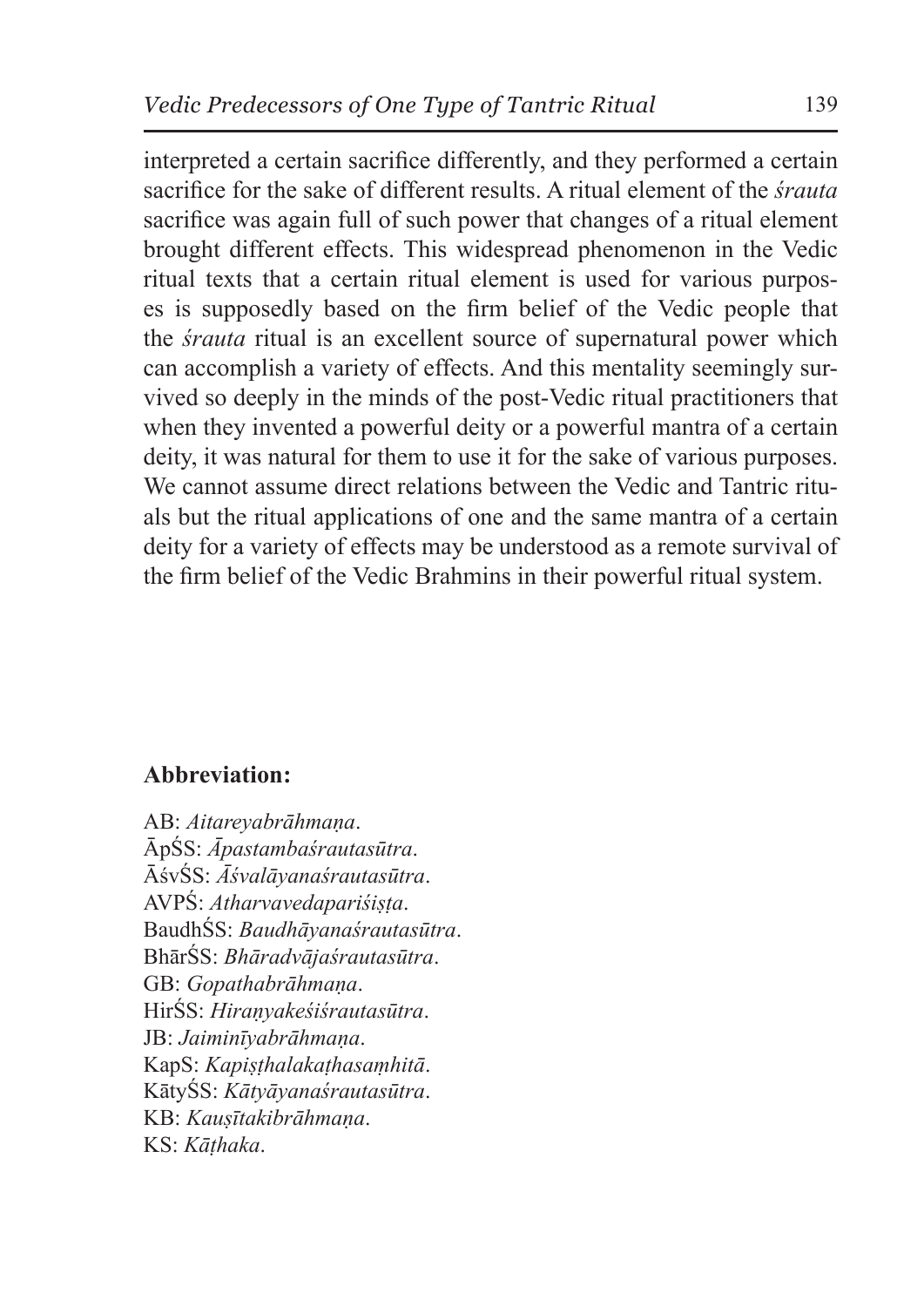LāṭyŚS: *Lāṭyāyanaśrautasūtra*. MānŚS: *Mānavaśrautasūtra*. MS: *Maitrāyaṇīsaṃhitā*. PB: *Pañcaviṃśabrāhmaṇa*. R̥V: *R̥gvedasaṃhitā*. ŚāṅkhŚS: *Śāṅkhāyanaśrautasūtra*. ŚB: *Śatapathabrāhmaṇa*. TB: *Taittirīyabrāhmaṇa*. TS: *Taittirīyasaṃhitā*. VaikhGS: *Vaikhānasagr̥hyasūtra*. VaikhŚS: *Vaikhānasaśrautasūtra*. VaitS: *Vaitānasūtra*. VārŚS: *Vārāhaśrautasūtra*. VS: *Vājasaneyisaṃhitā*.

### **Primary sources:**

- *Amoghapāśakalparāja*. T. Kimura, N. Otsuka and T. Sugiki (1998). Transcribed Sanskrit Text of the *Amoghapāśakalparāja*, Part I. *Annual of the Institute for Comprehensive Studies of Buddhism, Taisho University, No. 20*: 304–251.
- *Amoghapāśakalparāja*. A. Suzuki, N. Otsuka and H. Kimura (2000). Transcribed Sanskrit Text of the *Amoghapāśakalparāja*, Part III. *Annual of the Institute for Comprehensive Studies of Buddhism, Taisho University, No. 22*: 372–309.
- *R̥gvidhāna*, see Bhat 1987.
- *Sāmavidhānabrāhmaṇa*. *Sāmavidhānabrāhmaṇa with Vedārthaprakāśa of Sāyaṇa and Padārthamātravivr̥ti of Bharatasvāmin* ed. by B. R. Sharma. Kendriya Sanskrit Vidyapeetha Series, No. 1. Tirupati: Kendriya Sanskrit Vidyapeetha, 1964.

*Vīṇāśikhatantra*, see Goudriaan 1985.

#### **Secondary sources:**

Amano, K. 2009. *Maitrāyaṇī Saṃhitā I–II: Übersetzung der Porsapartien mit Komentar zur Lexik und Syntax der älteren vedischen Prosa*. Bremen: Hempen Verlag.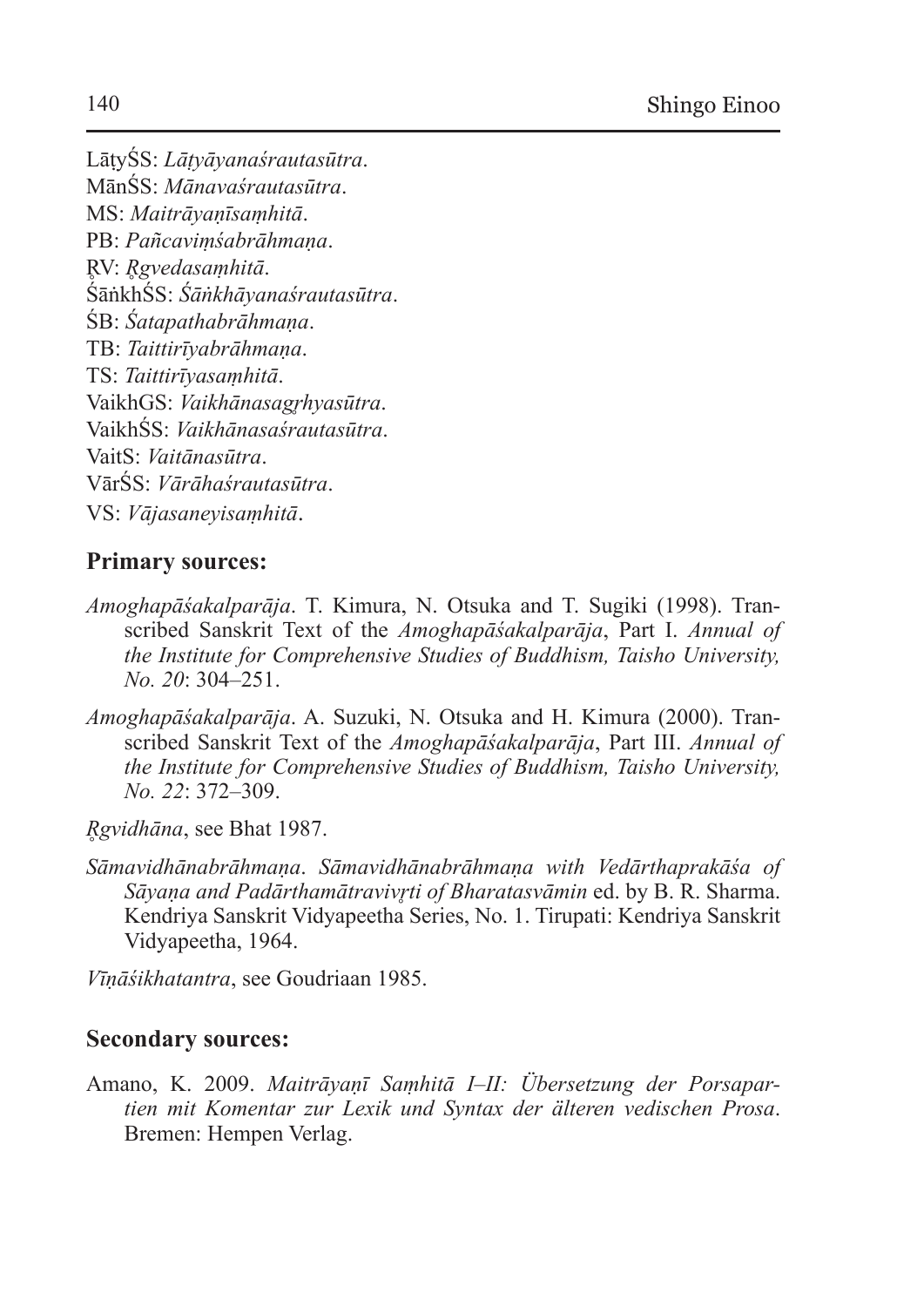- Bhat, M. S. 1987. *Vedic Tantrism: A Study of Ṛgvidhāna of Śaunaka with Text and Translation*. Delhi: Motilal Banarsidass.
- Bisschop, P. and A. Griffiths. 2007. The Practice Involving the Ucchusmas (Atharvavedapariśiṣṭa 36). *Studien zur Indologie und Iranistik* 24: 1–46.
- Bodewitz, H. W. 1990. *The Jyotiṣṭoma Ritual*: *Jaiminīya Brāhmaṇa 1.66–364, Introduction, Translation and Commentary*. Orientalia Rheno-Traiectina 34. Leiden: E.J. Brill.
- Bolling, G.M. and Negelein, J. von. 1909. *The Pariśiṣṭas of the Atharvaveda*, Vol. I: Text and Critical Apparatus, Part I. Leipzig: Otto Harrassowitz.
- Caland, W. 1900. *Altindisches Zauberritual: Probe einer Übersetzung der wichtigsten Theile des Kauśika Sūtra* (Reprint, 1967, Wiesbaden: Dr. Martin Sändig oHG.).
- Caland, W. 1908. *Altindische Zauberei: Darstellung der altindischen "Wunschopfer"* (Reprint, Wiesbaden: Dr. Martin Sändig, 1968).
- Caland, W. 1928. *Das Śrautasūtra des Āpastamba, Sechszehntes bis Vierundzwanzigstes und Einunddreissigstes Buch* (Reprint, 1969, Wiesbaden: Dr. Martin Sändig oHG.).
- Caland, W. 1931. *Pañcaviṃśa-Brāhmaṇa. The Brāhmaṇa of Twenty Five Chapters*. Calcutta: The Asiatic Society of Bengal.
- Caland, W. 1953. *Śāṅkhāyana-Śrautasūtra being a major yajñika text of the R̥gveda translated into English for the first time by W. Caland, edited with an introduction by Lokesh Chandra*. Nagpur: The International Academy of Indian Culture.
- Caland, W. and Henry, V. 1907. *L'agniṣṭoma*: *Description complete de la forme normale du sacrifice de soma dans le culte védique, tome second*. Paris: Ernest Leroux.
- Dange, S. S. 1993–94. Devikā-offerings in Vedic Rituals. *Vishveshvaranand Indological Journal* 31–32: 1–8.
- Einoo, S. 1988. *Die Cāturmāsya oder die altindischen Tertialopfer*; *dargestellt nach den Vorschriften der Brāhmaṇas und der Śrautasūtras*. Monumenta Serindica 18. Tokyo: Institute for the Study of Languages and Cultures of Asia and Africa.
- Falk, H. 1986. *Bruderschaft und Würfelspiel*: *Untersuchungen zur Entwicklungsgeschichte des vedischen Opfers*. Freiburg: H. Falk.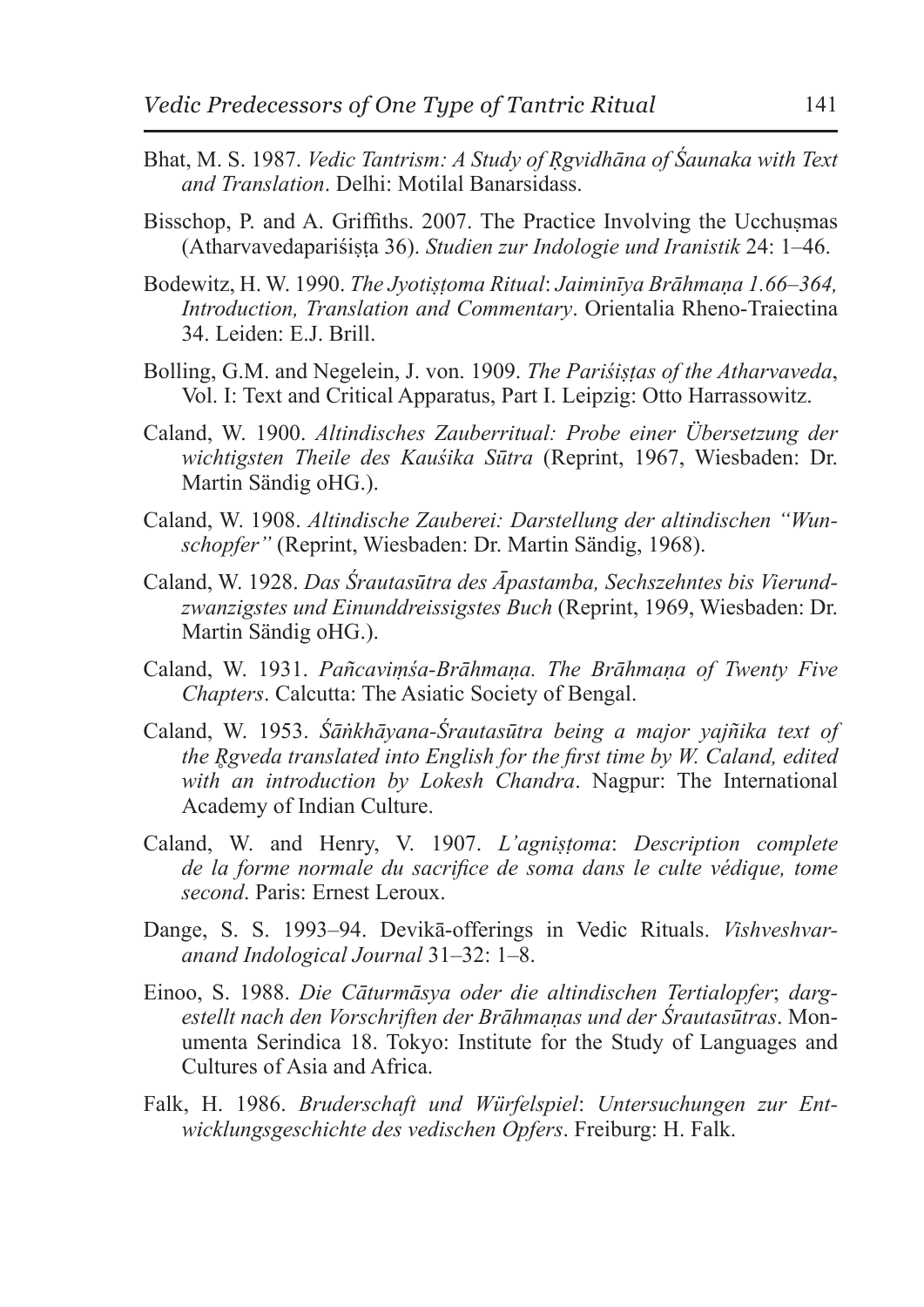- Gonda, J. 1951. *The R̥gvidhāna. English Translation with an Introduction and Notes*. Utrecht: N. V. A. Oosthoek's Uitgevers Mij.
- Gonda, J. 1965. *The Savayajñas* (*Kauśikasūtra 60–68, Translation, Introduction, Commentary*). Amsterdam:N.V.Noord-Hollandsche Uitgevers Maatschappij.
- Goudriaan, T. 1978. *Māyā Divine and Human*. Delhi: Motilal Banarsidass.
- Goudriaan, T. 1985. *The Vīṇāśikhatantra. A Śaiva Tantra of the Left Current, edited with an Introduction and a Translation*. Delhi: Motilal Banarsidass.
- Heesterman, J. C. 1957. *The Ancient Indian Royal Consecration*. Disputationes Rheno-Trajectinae 2, 'S-Gravenhage: Mouton & Co.
- Hillebrandt, A. 1880. *Das altindische Neu- und Vollmondsopfer*. Jena: Gustav Fischer (Reprint: 1977, Graz: Akademische Druck- u. Verlagsanstalt).
- Hillebrandt, A. 1897. Ritual-Litteratur. Vedische Opfer und Zauber. Straßburg: Karl J. Trübner (Reprint, 1981, Graz: Akademische Druck- u. Verlagsanstalt).
- Keith, A. B. 1914. *The Veda of the Black Yajus School Entitled Taittiriya Sanhita, Part 1: Kāṇḍa I–III, Part 2: Kāṇḍa IV–VII Translated from the Original Sanskrit Prose and Verse*. = Harvard Oriental Series, Vols. 18 and 19. Cambridge, MA: Harvard University Press. (Reprint, Delhi: Motilal Banarsidass,1967).
- Konow, S. 1893. *Das Sāmavidhānabrāhmaṇa. Ein altindisches Handbuch der Zauberei. Eingeleitet und Übersetzt von Sten Konow*. Halle a. S.: Max Niemeyer.
- Krick, H. 1982. *Das Ritual der Feuergründung (Agnyādheya)*. Wien: Österreichische Akademie der Wissenschaft.
- Muller-Ortega, P. E. 2002. Becoming Bhairava: Meditative Vision in Abhinavagupta's Parātrimśikā-laghuvrtti. In: K. A. Harper and R. L. Brown (Eds). *The Roots of Tantra*. Albany, State University of New York Press: 213–230.
- Rau, W. 1957. *Staat und Gesellschaft im Alten Indien nach den Brāhmaṇa-Texten dargestellt*. Wiesbaden: Otto Harrassowitz.
- Scheftelowitz, I. 1906. *Die Apokryphen des R̥gveda* (reprint 1966, Hildesheim: Georg Olms Verlagsbuchhandlung).
- Schoterman, J. A. 1982. *The Ṣaṭsāhasra Saṃhitā*, Chapters 1-5. Leiden: E. J. Brill.